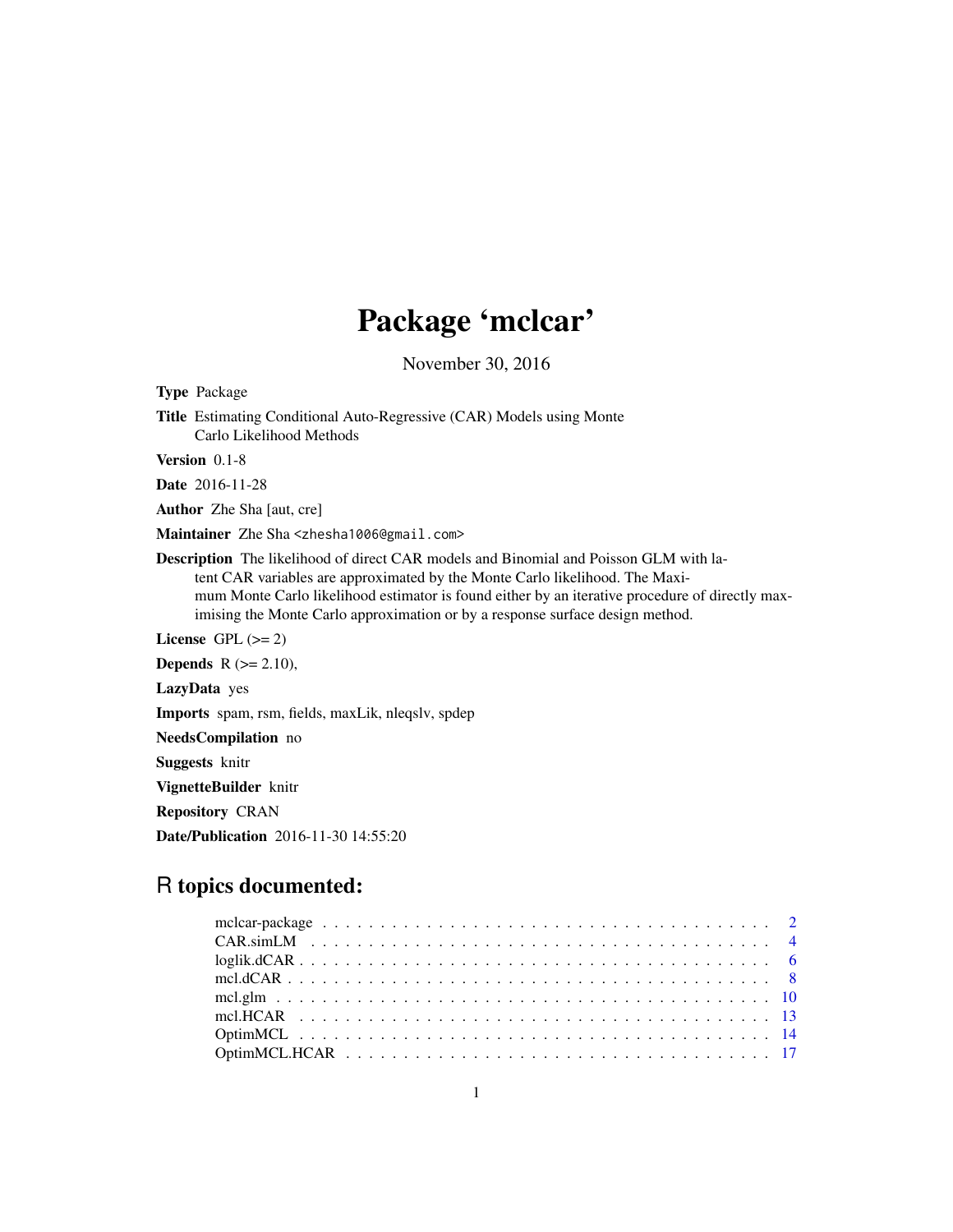# <span id="page-1-0"></span>2 mclcar-package

| Index |  |
|-------|--|

mclcar-package *Estimating Conditional Auto-Regressive (CAR) Models using Monte Carlo Likelihood Methods*

# Description

The likelihood of direct CAR models and Binomial and Poisson GLM with latent CAR variables are approximated by the Monte Carlo likelihood. The Maximum Monte Carlo likelihood estimator is found either by an iterative procedure of directly maximising the Monte Carlo approximation or by a response surface design method.

#### Details

The DESCRIPTION file:

| Package:             | mclcar                                                                                            |
|----------------------|---------------------------------------------------------------------------------------------------|
| Type:                | Package                                                                                           |
| Title:               | Estimating Conditional Auto-Regressive (CAR) Models using Monte Carlo Likelihood Methods          |
| Version:             | $0.1 - 8$                                                                                         |
| Date:                | 2016-11-28                                                                                        |
| Authors@R:           | $c(\text{person("Zhe", "Sha", role = c("aut", "cre"), email = "zhesha1006@gmail.com"))$           |
| Author:              | Zhe Sha [aut, cre]                                                                                |
| Maintainer:          | Zhe Sha $\langle$ zhesha $1006@$ gmail.com>                                                       |
| Description:         | The likelihood of direct CAR models and Binomial and Poisson GLM with latent CAR variables are ap |
| License:             | $GPL$ ( $>=2$ )                                                                                   |
| Depends:             | $R (= 2.10),$                                                                                     |
| LazyData:            | yes                                                                                               |
| Imports:             | spam, rsm, fields, maxLik, nleqslv, spdep                                                         |
| NeedsCompilation: no |                                                                                                   |
| Suggests:            | knitr                                                                                             |
| VignetteBuilder:     | knitr                                                                                             |

Index of help topics:

CAR.simLM Simulate samples from a CAR model.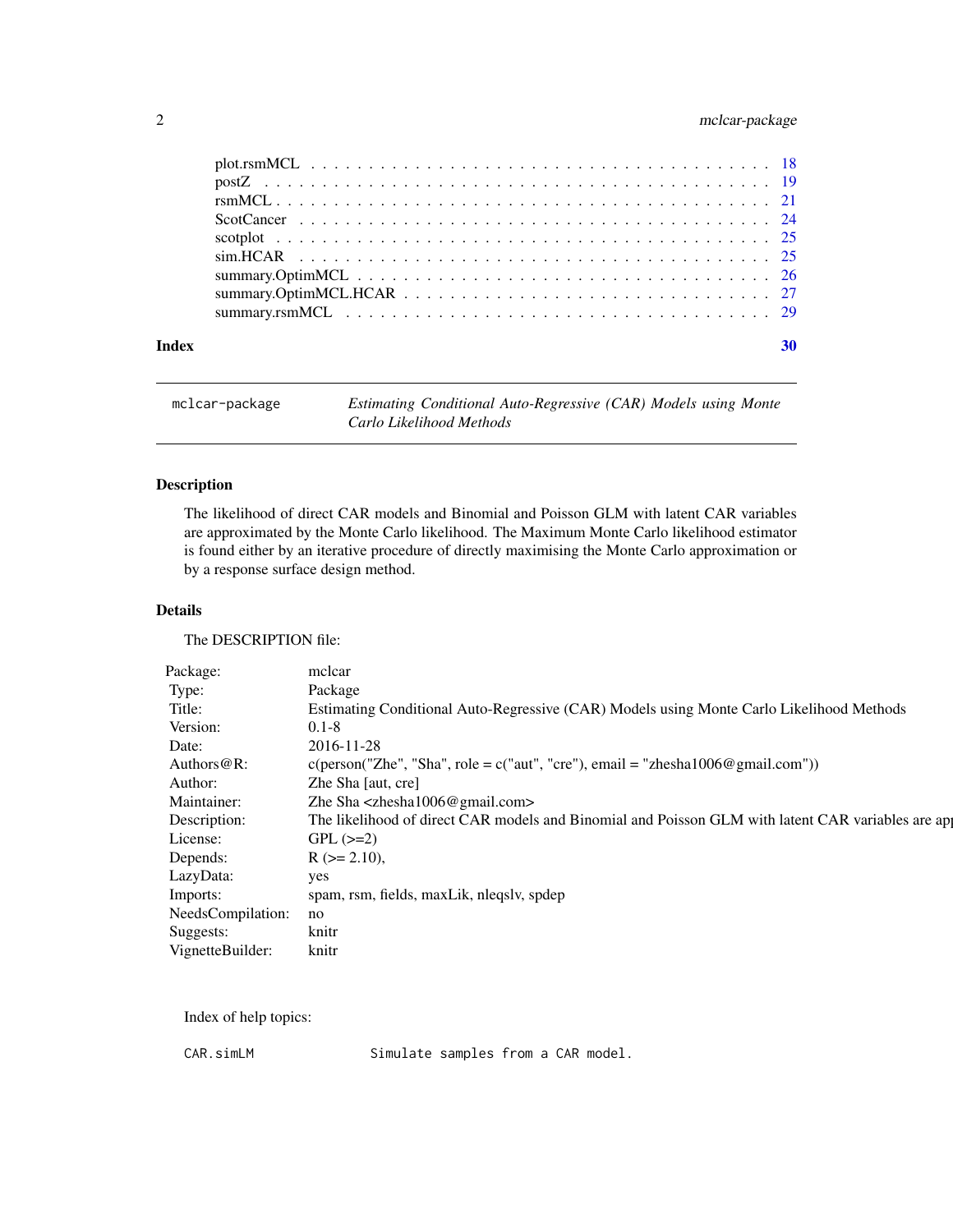<span id="page-2-0"></span>mclcar-package 3

| OptimMCL              | Iterative procedure for maximising the Monte<br>Carlo likelihood                                                           |
|-----------------------|----------------------------------------------------------------------------------------------------------------------------|
| OptimMCL.HCAR         | Iterative procedure for maximising the Monte<br>Carlo likelihood of the hierachical conditional<br>auto-regressive models. |
| ScotCancer            | Scottish lip cancer dataset from Clayton and<br>Kaldor (1987)                                                              |
| loglik.dCAR           | Likelihood computing and parameter estimation<br>for a direct CAR model.                                                   |
| mc1.HCAR              | The Monte Carlo likelihood function of the HCAR<br>model.                                                                  |
| $mc1$ . $dCAR$        | Monte Carlo likelihood calculation for direct<br>CAR models.                                                               |
| mc1.g1m               | Monte Carlo likelihood calculation for glm with<br>latent CAR variables.                                                   |
| mclcar-package        | Estimating Conditional Auto-Regressive (CAR)<br>Models using Monte Carlo Likelihood Methods                                |
| plot.rsmMCL           | Plot the fitted response surfaces                                                                                          |
| postZ                 | Sampling the CAR latent variables given the<br>Binomial or Poisson observations in glm models.                             |
| rsmMCL                | Response surface method for maximising the<br>Monte Carlo likelihood                                                       |
| scotplot              | Scottish lip cancer dataset from Clayton and<br>Kaldor (1987) with geo information.                                        |
| sim.HCAR              | Simulate samples from a HCAR model.                                                                                        |
| summary.OptimMCL      | Summary the output from the iterative procedure<br>of maximising the Monte Carlo likelihood.                               |
| summary.OptimMCL.HCAR | Summary the output from the iterative procedure<br>of maximising the Monte Carlo likelihood.                               |
| summary.rsmMCL        | Summary the output from the response surface<br>method of maximising the Monte Carlo likelihood                            |

 $\sim$  An overview of how to use the package, including the most important  $\sim$   $\sim$  functions  $\sim$ 

# Author(s)

Zhe Sha [aut, cre]

Maintainer: Zhe Sha <zhesha1006@gmail.com>

# References

- Box, G. E. P. and Draper, N. R. (2007) *Response Surfaces, Mixtures, and Ridge Analyses*, Wiley, New York
- Sha, Z. 2016 *Estimating conditional auto-regression models*, DPhil Thesis, Oxford.

# See Also

[rsm](#page-0-0),[maxLik](#page-0-0)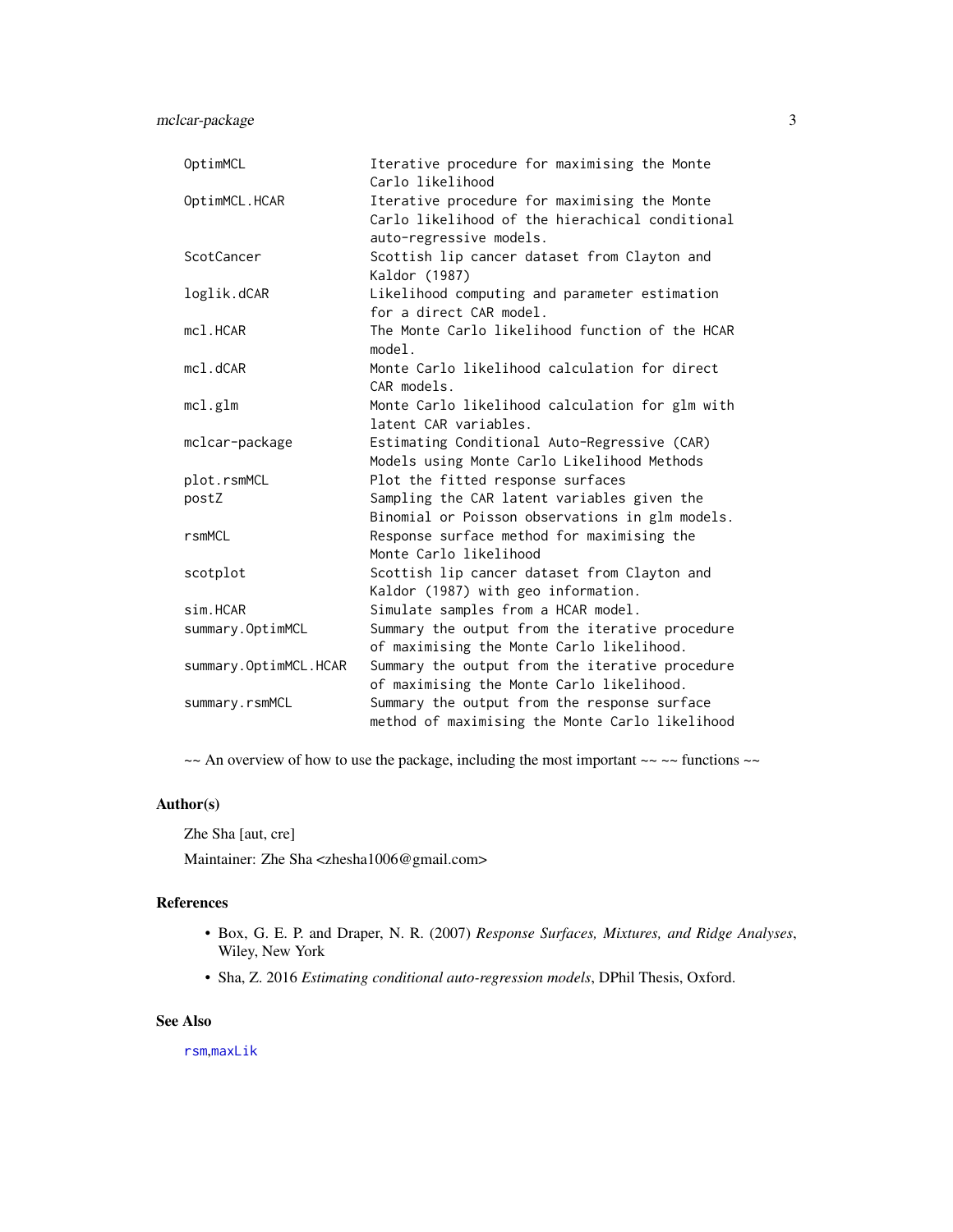#### <span id="page-3-0"></span>Examples

```
#### Example 1: iterative optimising the Monte Carlo likelihood
#######################################################################
system.time({
set.seed(33)
n.torus <- 8
nb < -30rho \leq -0.2sigma <-1.5beta \leq c(1, 1)pars.true <- c(rho, sigma, beta)
X0 <- cbind(rep(1, n.torus^2), sample(log(1:n.torus^2)/5))
mydata2 <- CAR.simGLM(method = "binom", n = c(n.torus, n.torus), pars = pars.true,
                      Xs = as_matrix(X0), n.train = nb)## use a glm to find initial values for the importance sampler
data.glm <- data.frame(y=mydata2$y, mydata2$covX[,-1])
fit.glm \leq glm(cbind(y, nb-mydata2$y) \sim .,data = data.glm, family=binomial)
library(spdep)
logitp \leq log((mydata2$y+0.5)/(mydata2$n.trial - mydata2$y + 0.5))
data.splm <- data.frame(y=logitp, mydata2$covX[,-1])
listW <- mat2listw(mydata2$W)
fit.splm \leq spautolm(y\leq, data = data.splm, listw=listW, family = "CAR")
pars1 <- c(fit.splm$lambda, fit.splm$fit$s2, coef(fit.glm))
 ## Use the iterative procedure to find the MC-MLE
 iter.mcmle <- OptimMCL(data = mydata2, psi0 = pars1, family = "binom",
                        control = list(n.iter = 1, mc.var = TRUE),mc.control = list(N.Zy = 1e3, Scale = 1.65/(n.torus^{(2/6)}), thin = 5,burns = 5e2, method = "mala", scale.fixed = TRUE))
summary(iter.mcmle, family = "binom", mc.covar=TRUE)
#### Example 2: RSM optimising the Monte Carlo likelihood
#######################################################################
mydata3 <- CAR.simGLM(method = "poisson", n = c(n.torus, n.torus),
                      pars = pars.true, Xs =as.matrix(X0))
## Fit by rsm
rsm.mcmle \leq rsmMCL(data = mydata3, psi0 = c(0, 1, 2, 2), family = "poisson",
                    control = list(n.iter = 1, trace.al = TRUE),mc.control = list(N.Zy = 1e3, Scale = 1.65/(n.torus^(2/6)),thin = 5, burns = 5e2,
                                       method = "mala", scale.fixed = TRUE))
summary(rsm.mcmle, family = "poisson", mc.covar=TRUE)
})
```
<span id="page-3-1"></span>CAR.simLM *Simulate samples from a CAR model.*

#### <span id="page-3-2"></span>Description

This help page documents several functions for simulate samples from different CAR models.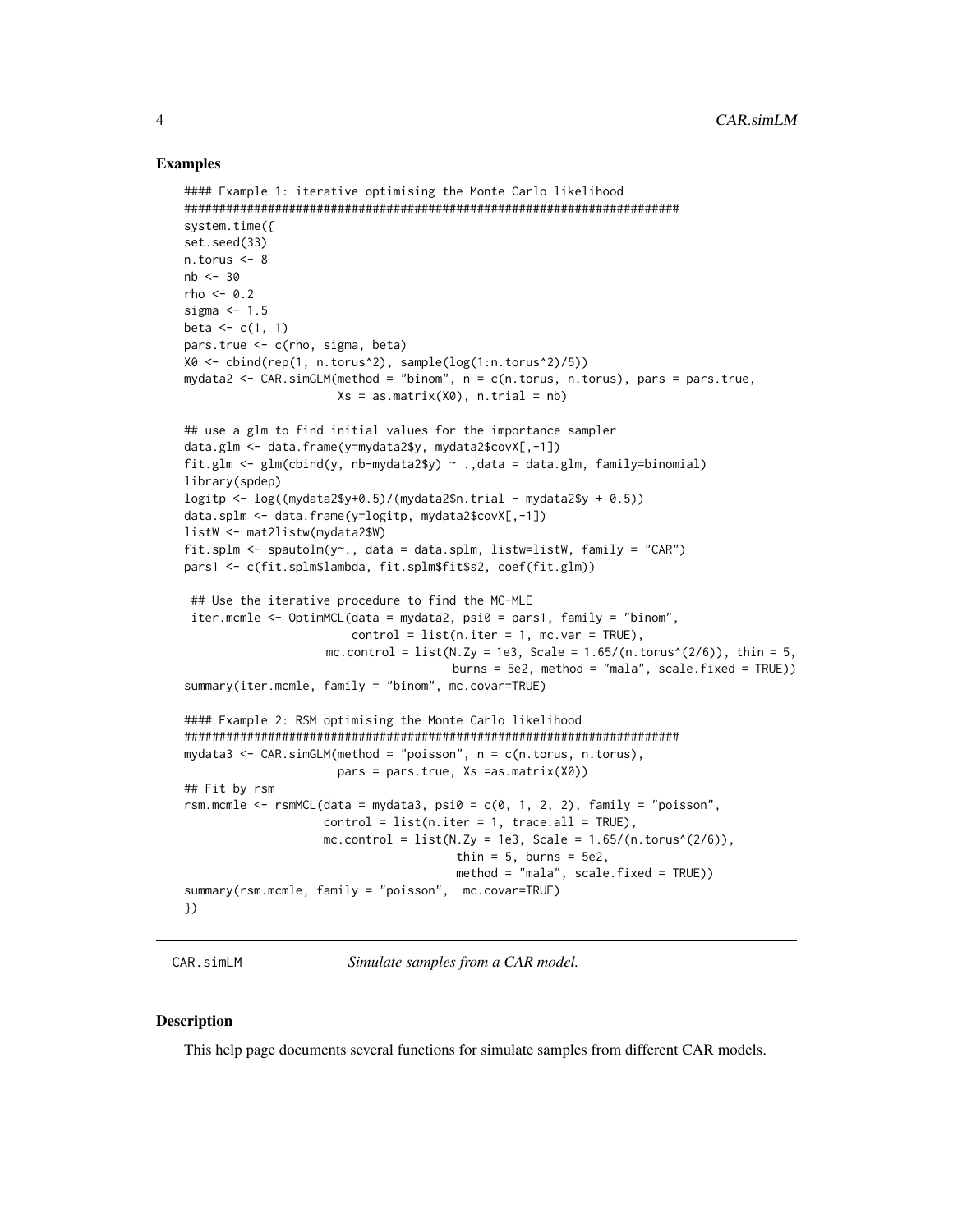# <span id="page-4-0"></span>CAR.simLM 5

# Usage

```
CAR.simTorus(n1, n2, rho, prec)
CAR.simWmat(rho, prec, W)
CAR.simLM(pars, data)
CAR.simGLM(method = c("binom", "poisson"), W, n = NULL, pars, Xs = NULL,
n.train = 1)
```
# Arguments

| n1, n2, n | $n = c(n1, n2)$ , the size of the torus                                                                           |
|-----------|-------------------------------------------------------------------------------------------------------------------|
| rho       | the spatial coefficient in the CAR precision matrix (inverse of the covariance<br>matrix)                         |
| prec      | the precision in the CAR precision matrix                                                                         |
| W         | the spatial weight matrix                                                                                         |
| pars      | parameter values of the direct CAR model                                                                          |
| data      | a data object same as described in loglik.dCAR                                                                    |
| method    | a character equal to either "binom" or "poisson" that indicate the distribution of<br>the sample to be simulated. |
| Хs        | the covariates to be used in the glm                                                                              |
| n.trial   | the number of trials in each unit of the binomial samples                                                         |
|           |                                                                                                                   |

# Value

| CAR.simTorus           | returns a list containing the spatial weight matrix W and the simulated CAR sam- |
|------------------------|----------------------------------------------------------------------------------|
|                        | ples X:                                                                          |
| CAR.simWmat, CAR.simLM |                                                                                  |
|                        | returns an array of the simulated CAR samples;                                   |
| CAR.simGLM             | returns a list containing:                                                       |
|                        | rho, sigma, beta, the parameter values used to generate the samples              |
|                        | <b>v</b> , the simulated data                                                    |
|                        | covX, the covariates                                                             |
|                        | <b>W</b> , the spatial weight matrix                                             |
|                        | <b>Z.true,</b> the simulated CAR variables                                       |
|                        | eta, the simulated glm linear response                                           |
|                        | <b>Emean,</b> the simulated glm mean                                             |
|                        | <b>n.trial</b> , the number of trials in each unit for binomial samples          |

# Author(s)

Zhe Sha <zhesha1006@gmail.com>

# See Also

[mcl.glm](#page-9-1), [mcl.dCAR](#page-7-1), [mcl.prep.dCAR](#page-7-2), [mcl.prep.glm](#page-9-2)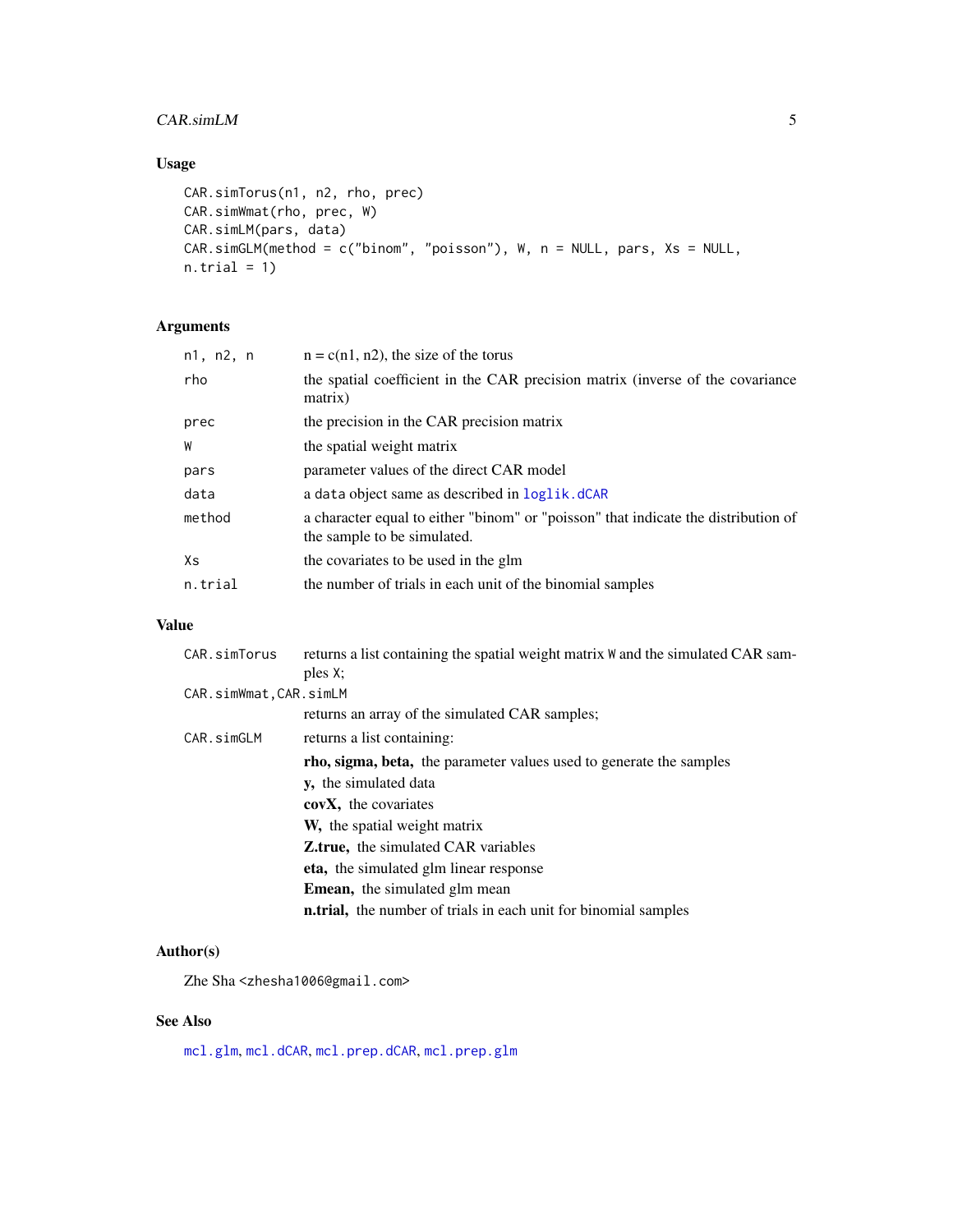#### Examples

```
## Simulate CAR data on a torus
set.seed(33)
n.torus <- 10
rho < -0.2sigma <-1.5prec <- 1/sigma
beta \leftarrow c(1, 1)
XX <- cbind(rep(1, n.torus^2), sample(log(1:n.torus^2)/5))
mydata1 <- CAR.simTorus(n1 = n.torus, n2 = n.torus, rho = rho, prec = prec)
## Simulate CAR data for a given spatial weight matrix
Wmat <- mydata1$W
mydata2 <- CAR.simWmat(rho = rho, prec = prec, W = Wmat)
## Simualte data from a linear model with CAR error
y <- XX %*% beta + mydata1$X
mydata1$data.vec <- data.frame(y=y, XX[,-1])
mydata3 <- CAR.simLM(pars = c(0.1, 1, 2, 0.5), data = mydata1)
## Simulate Binomial data with CAR latent variables
mydata4 <- CAR.simGLM(method="binom", n=c(10,10), pars = c(rho, sigma,
                      beta), Xs=XX, n.trial = 5)
```
<span id="page-5-1"></span>loglik.dCAR *Likelihood computing and parameter estimation for a direct CAR model.*

# Description

This help page documents a few functions for exact evaluation of the log-likelihood and profile log-likelihood for a direct CAR model, the maximum pseudo-likelihood estimator, and least square estimators for beta and sigma given the spatial coefficient rho in the CAR covariance matrix. The exact evaluation computes the log determinant in the log-likelihood function with eigen-values of the spatial weight matrix.

#### Usage

```
loglik.dCAR(pars, data, rho.coms = c(-0.249, 0.249))ploglik.dCAR(rho, data)
get.beta.lm(rho, data)
sigmabeta(rho, data)
mple.dCAR(data, tol = 1e-06, rho0=0)
```
<span id="page-5-0"></span>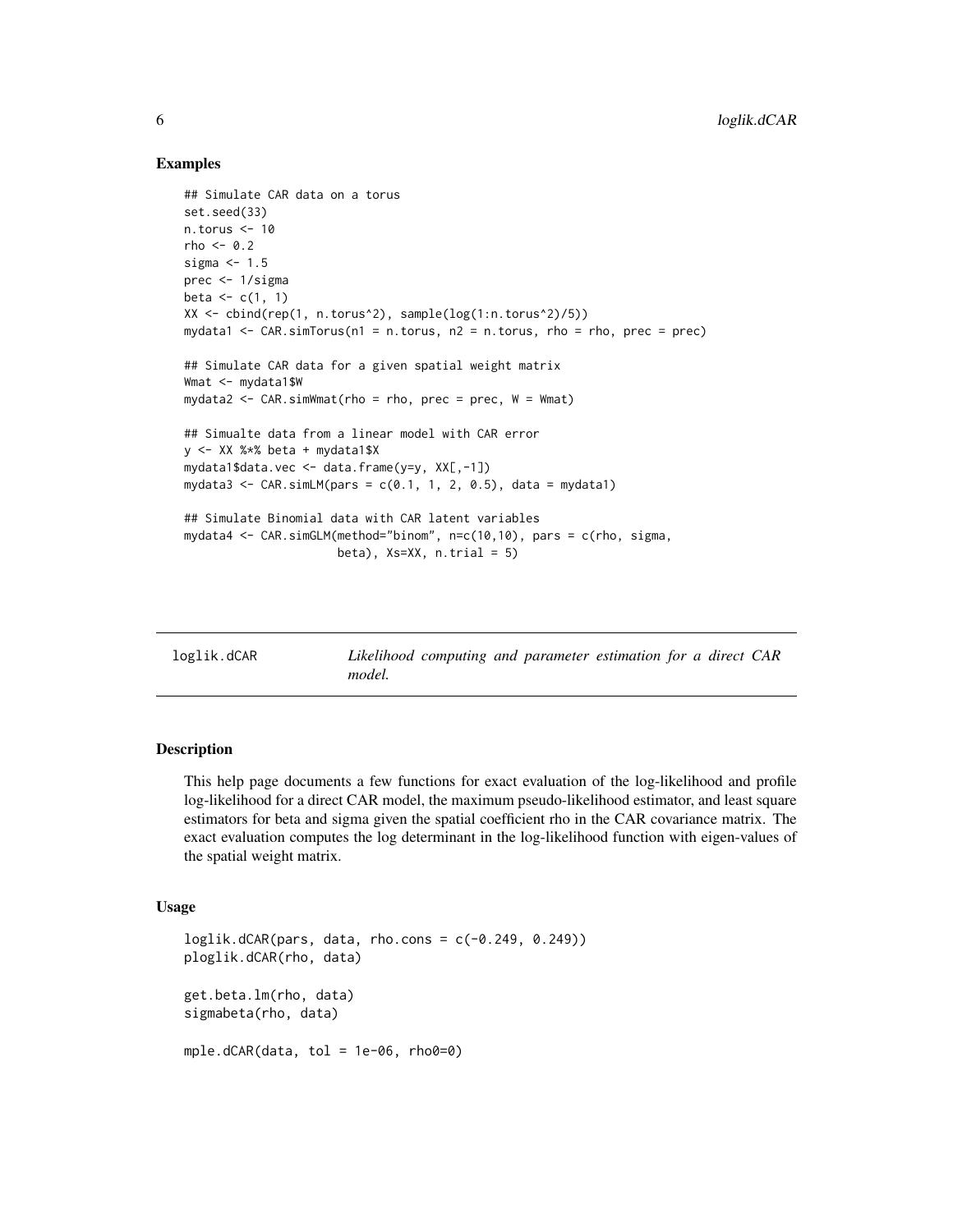# <span id="page-6-0"></span>loglik.dCAR 7

#### **Arguments**

| pars     | the parameter value to be evaluated                                                                                      |
|----------|--------------------------------------------------------------------------------------------------------------------------|
| rho      | the value of the spatial coefficient in the CAR covariance to be evaluated                                               |
| data     | a list containing the following objects:                                                                                 |
|          | $W$ the spatial weight matrix,                                                                                           |
|          | <b>lambda</b> the eigenvalues of $W$ (if given),                                                                         |
|          | <b>data.vec</b> a data frame of the response variable and covariates.                                                    |
| rho.cons | rho domain interval                                                                                                      |
| tol      | tolerance for the relative difference for two consequtive iterations in finding the<br>MPLE; default set to be $= 1e-06$ |
| rho0     | starting value for iteratively finding the MPLE; default value set to be 0.                                              |

# Details

The eigen-values can be supplied in the data list if the likelihood for the same data is going to be evaluated many times; if not supplied the function use the function [eigen](#page-0-0) to find the eigen-values of the weight matrix.

# Value

loglik.dCAR and ploglik.dCAR return a numeric value of the log-likelihood evaluation.get.beta.lm, sigmabeta and mple return a numeric array of the estimates.

#### Author(s)

Zhe Sha <zhesha1006@gmail.com>

#### See Also

[CAR.simLM](#page-3-1), [get.beta.glm](#page-9-2), [mcl.dCAR](#page-7-1)

#### Examples

```
## Simulate data from a torus
set.seed(30)
n.torus <- 20
rho < -0.15sigma <-1.5beta <-c(1, 2)XX <- cbind(rep(1, n.torus^2), log(1:n.torus^2))
mydata <- CAR.simTorus(n.torus, n.torus, rho, 1/sigma)
y <- XX %*% beta + mydata$X
mydata$data.vec <- data.frame(y=y, XX[,-1])
## evaluate the log-likelihood without lambda
loglik.dCAR(pars = c(0.1, 1, 0.9, 2.1), data = mydata)
```
## evaluate the log-likelihood with lamda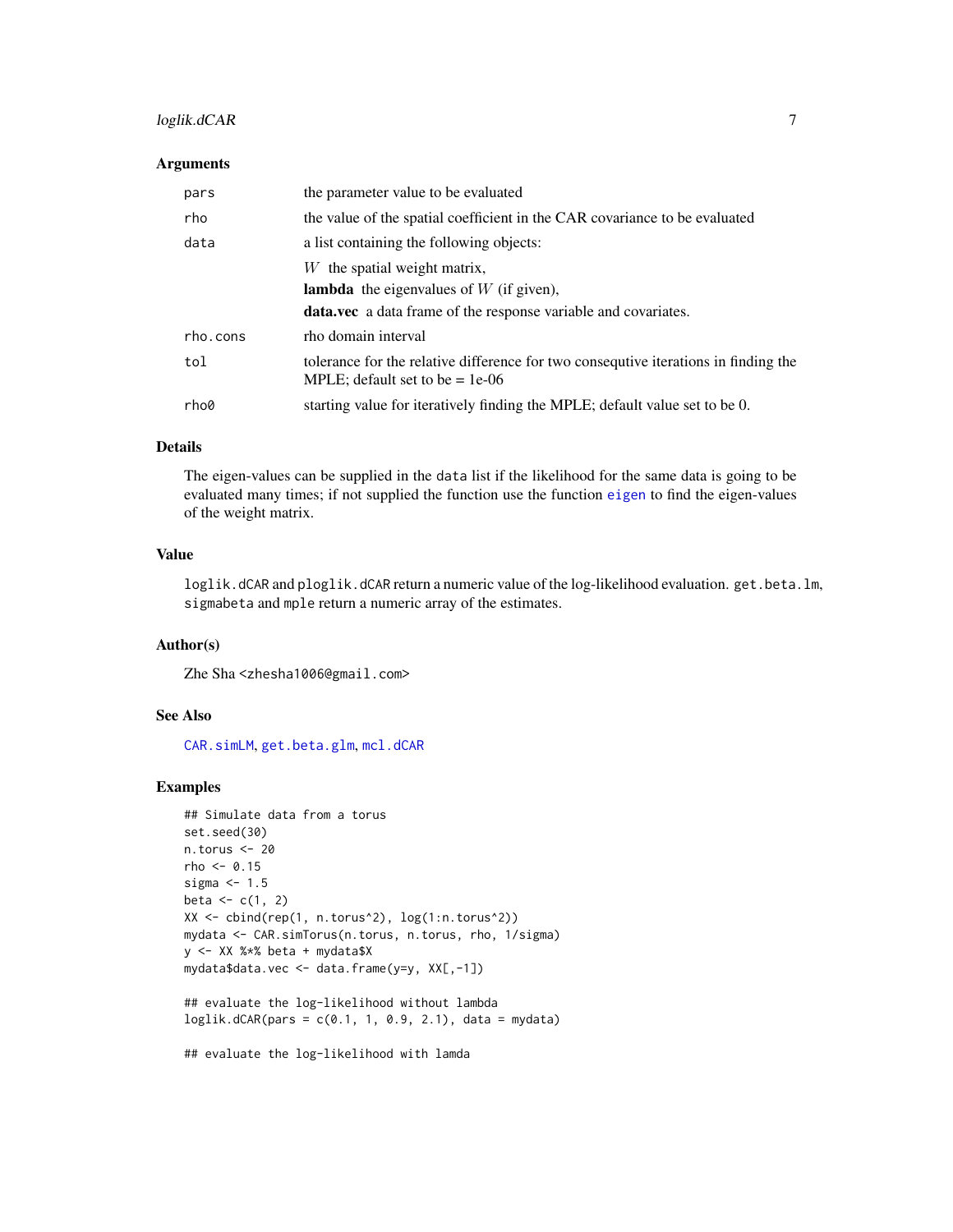```
lambda <- eigen(mydata$W, symmetric = TRUE, only.values=TRUE)$values
mydata$lambda <- lambda
loglik.dCAR(pars = c(0.1, 1, 0.9, 2.1), data = mydata)## evaluate the profile log-likelihood of rho
ploglik.dCAR(rho = 0.1, data = mydata)## given rho = 0.1, find the least square estimates for beta and sigma
get.beta.lm(rho = 0.1, data = mydata)sigmabeta(rho = 0.1, data = mydata)
## find the maximum pseudo-likelihood estimates
mple.dCAR(data = mydata)
```
<span id="page-7-1"></span>mcl.dCAR *Monte Carlo likelihood calculation for direct CAR models.* 

#### <span id="page-7-2"></span>Description

This help page contains functions for calculating the Monte Carlo likelihoods and variances for direct CAR models.

mcl.prep.dCAR generates the Monte Carlo samples from the importance sampling distribution to be used in the Monte Carlo likelihood functions.

mcl.dCAR calculates the Monte Carlo log-likelihood ratio for a given parameter value to the importance sampler value.

mcl.profile.dCAR calculates the Monte Carlo profile log-likelihood ratio of rho.

vmle.dCAR calculates the variance at the Monte Carlo MLE.

Avar. lik.dCAR calculates the asymptotic variance of the Monte Carlo likelihood for a direct CAR model on a given size of torus and given size of Monte Carlo samples.

#### Usage

```
mcl.prep.dCAR(psi, n.samples, data)
```

```
mcl.dCAR(pars, data, simdata, rho.cons = c(-0.249, 0.249), Evar = FALSE)
mcl.profile.dCAR(rho, data, simdata, rho.cons = c(-0.249, 0.249), Evar = FALSE)
```

```
vmle.dCAR(MLE, data, simdata)
Avar.lik.dCAR(pars, psi, data, n.samples, Log = TRUE)
```
#### Arguments

| psi       | the value of the importance sampler parameters                                 |
|-----------|--------------------------------------------------------------------------------|
| n.samples | the number of Monte Carlo samples                                              |
| pars      | the parameter value for the Monte Carlo likelihood function to be evaluated at |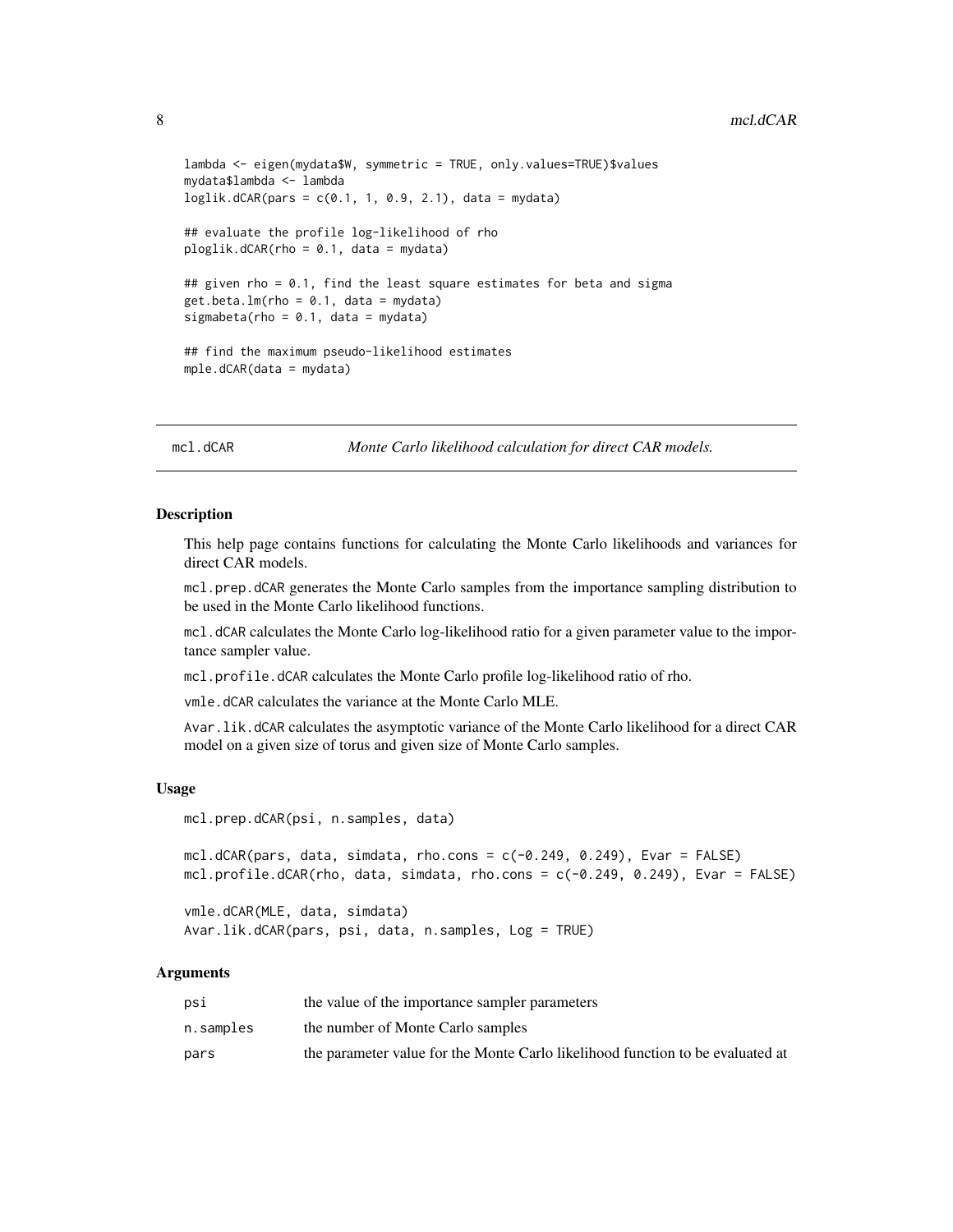#### <span id="page-8-0"></span>mcl.dCAR 9

| rho      | the value of rho for the Monte Carlo profile likelihood function to be evaluated<br>at                           |
|----------|------------------------------------------------------------------------------------------------------------------|
| data     | a data object same as described in <b>loglik</b> .dCAR                                                           |
| simdata  | a list object in the same format as the output of mc1.prep.dCAR                                                  |
| rho.cons | rho domain interval                                                                                              |
| Evar     | if TRUE return the estimated variance of the Monte Carlo likelihood                                              |
| MLE      | a list object with                                                                                               |
|          | par the estimated Monte Carlo MLE                                                                                |
|          | hessian the hessian at the Monte Carlo MLE                                                                       |
| Log      | if $log = TRUE$ , then the variance is of the $log-likelihood$ ratio; otherwise it is of<br>the likelihood ratio |

## Details

The asymptotic and estimated variance is derived for a direct CAR model on a  $n \times n$  torus with 'rook' style binary neighbourhood matrix. Details of the derivation is given in Sha (2016) ch. 3.

#### Value

mcl.prep.dCAR returns a list object containing the following following elements:

- simYa matrix of the Monte Carlo samples
- t10 and t20statistics pre-calculate for the importance distribution

mcl.dCAR and mcl.proifle.dCAR return a numeric value of the Monte Carlo likelihood when Evar = FALSE; if TRUE it returns an array of the Monte Carlo likelihood and the corresponding estimated variance.

vmle.dCAR returns the estimated covariance matrix of the Monte Carlo MLE.

Avar.lik.dCAR returns a numeric value of the asymptotic variance.

#### Author(s)

Zhe Sha <zhesha1006@gmail.com>

#### References

Sha, Z. 2016 *Estimating conditional auto-regression models*, DPhil Thesis, Oxford.

# See Also

[mcl.glm](#page-9-1), [OptimMCL](#page-13-1), [rsmMCL](#page-20-1)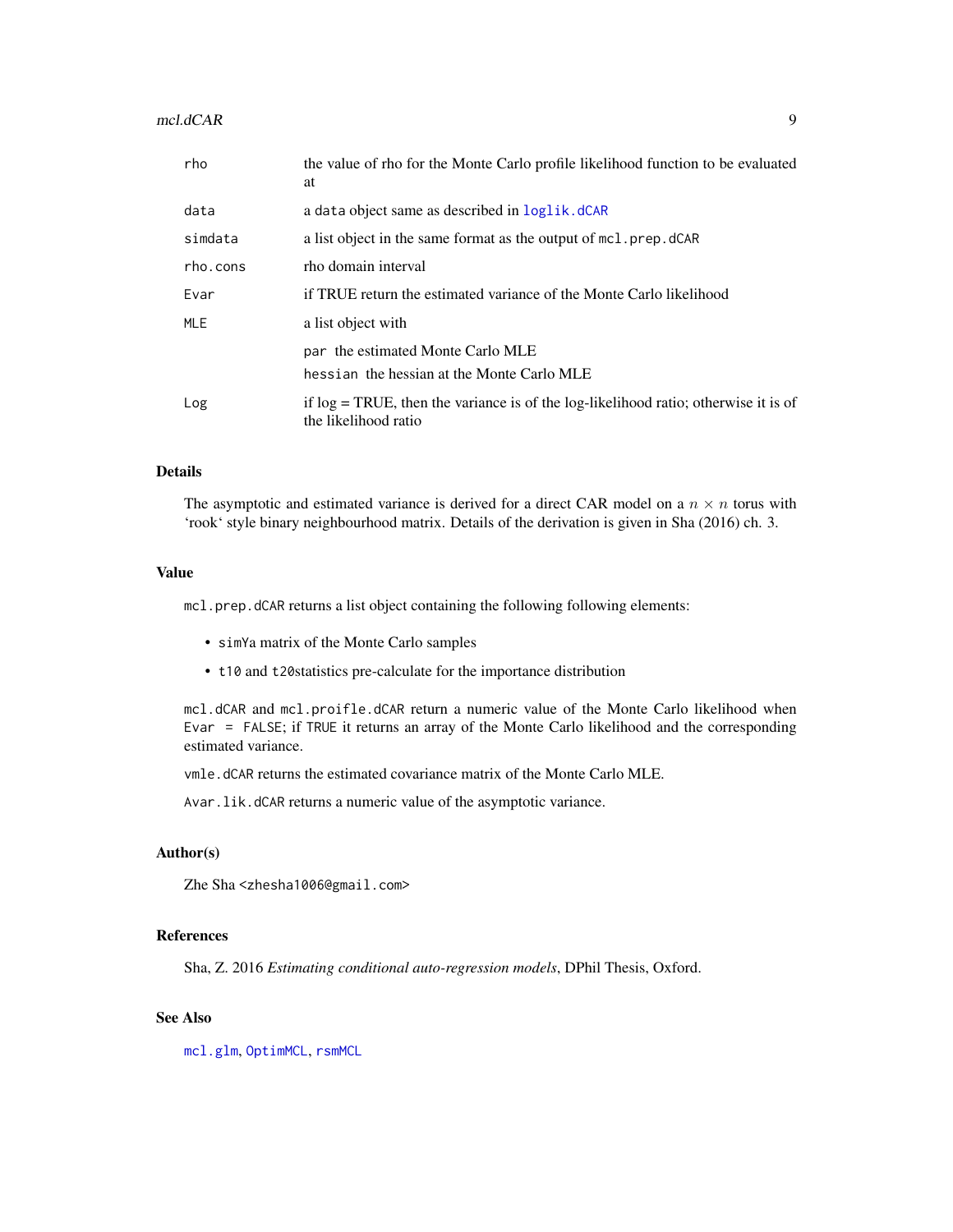#### <span id="page-9-0"></span>Examples

```
## Simulate some data to work with
set.seed(30)
n.torus \leq -10rho < -0.15sigma <-1.5beta \leq c(1, 2)XX <- cbind(rep(1, n.torus^2), log(1:n.torus^2))
mydata1 <- CAR.simTorus(n.torus, n.torus, rho, 1/sigma)
y <- XX %*% beta + mydata1$X
mydata1$data.vec <- data.frame(y=y, XX[,-1])
## Choose the importance sampler value to the the MPLE
psi1 <- mple.dCAR(mydata1)
## Prepare the Monte Carlo samples
mcdata1 \le mcl.prep.dCAR(psi = psi1, n.samples = 100, data = mydata1)
## Calculate the Monte Carlo likelihoods
mcl.dCAR(c(rho, sigma, beta), data = mydata1, simdata = mcdata1, Evar =
TRUE)
mcl.profile.dCAR(rho, data = mydata1, simdata = mcdata1, Evar = TRUE)
## Do a direct optimization of the Monte Carlo likelihood function
## to find the MLE but it takes very long time to run and may not converge
## Not run:
opt <- optim(psi1, fn = mcl.dCAR,
             data = mydata1, simdata = medat1,hessian = TRUE, control = list(fnscale = -0.5))
## End(Not run)
## Assume the we have obtained the opt with the following values
opt<- list(par = c (0.08013547, 1.70294099, 0.01571957, 2.23203089),
           hessian = matrix(c( -190.8791352, -1.5682773, 0.1863733, -4.844151,
 -1.5682773, -16.1605186, 0.4911009, 4.403844,
 0.1863733, 0.4911009, -41.1496774, -156.686631,
-4.8441507, 4.4038442, -156.6866312, -634.316017), 4, 4))
## Calculate the variance of the MC-MLE
vmle.dCAR(opt, data = mydata1, simdata = mcdata1)
## Calculate the asymptotic variance of the likelihood at MC-MLE
Avar.lik.dCAR(pars = opt$par, psi = psi1, data = mydata1, n.samples =
100)
```
<span id="page-9-2"></span><span id="page-9-1"></span>mcl.glm *Monte Carlo likelihood calculation for glm with latent CAR variables.*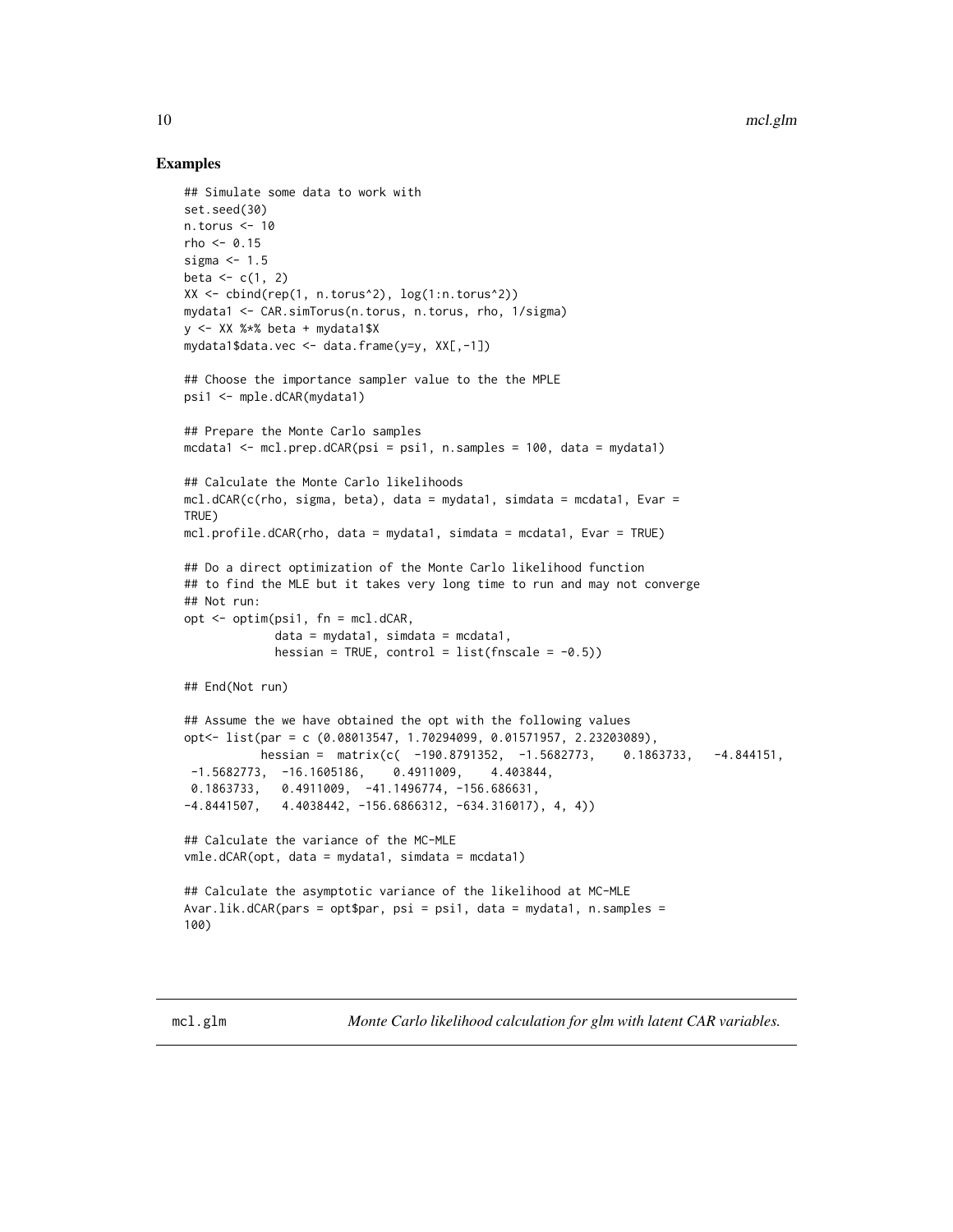#### <span id="page-10-0"></span>mcl.glm and 11 and 12 and 12 and 12 and 12 and 12 and 12 and 13 and 13 and 13 and 14 and 14 and 14 and 15 and 17 and 17 and 17 and 17 and 17 and 17 and 17 and 17 and 17 and 17 and 17 and 17 and 17 and 17 and 17 and 17 and

#### Description

This help page contains functions for calculating the Monte Carlo likelihoods and variances for generalised linear models (Binomial and Poisson) with latent CAR variables.

mcl.prep.glm simulates the Monte Carlo samples from the importance sampling distribution to be used in the Monte Carlo likelihood functions. The samples are from an MCMC Chain generated by the Metropolis-Hastings Algorithms. Details see [postZ](#page-18-1).

mcl.glm calculates the Monte Carlo log-likelihood ratio for a given parameter value to the importance sampler value.

mcl.profile.glm calculates the Monte Carlo profile log-likelihood ratio of rho and sigma.

vmle.glm calculates the variance at the Monte Carlo MLE.

get.beta.glm finds the linear coefficients of the glm with given CAR parameters by solving the Monte Carlo gradient with nleqslv.

# Usage

```
mcl.prep.glm(data, family, psi, Z.start = NULL, mcmc.control=list(),
            pilot.run = TRUE, pilot.plot = FALSE, plot.diag = FALSE)
```

```
mcl.glm(pars, mcdata, family, Evar = FALSE)
mcl.profile.glm(pars, beta0, mcdata, family, Evar = FALSE)
```

```
vmle.glm(MLE, mcdata, family)
```

```
get.beta.glm(beta0, rho.sig, mcdata, family)
```
### Arguments

| data         | a list object given by CAR. simGLM                                                                 |
|--------------|----------------------------------------------------------------------------------------------------|
| family       | a character equal to either "binom" for Binomial variables or "poisson" for Pois-<br>son variables |
| psi          | the value of the importance sampler parameters                                                     |
| Z.start      | initial value for simulating the MCMC algorithm                                                    |
| mcmc.control | a list of parameter that control the MCMC algorithm, see more in the Details of<br>postZ.          |
| pilot.run    | if TRUE, a pilot run is done for tuning the MCMC parameters                                        |
| pilot.plot   | if TRUE, the MCMC diagnostic plots are plotted for the pilot run                                   |
| plot.diag    | if TRUE, the MCMC diagnostic plots are plotted for the simulated chain                             |
| pars         | the parameter value of the likelihood function to be evaluated at                                  |
| mcdata       | a list of data generated by mcl.prep.glm                                                           |
| Evar         | if TRUE return the estimated variance of the Monte Carlo likelihood                                |
| <b>MLE</b>   | a list object with                                                                                 |
|              | par the estimated Monte Carlo MLE                                                                  |
|              | hessian the hessian at the Monte Carlo MLE                                                         |
| beta0        | starting point for finding the beta                                                                |
| rho.sig      | values of rho and sigma for the CAR covariance matrix                                              |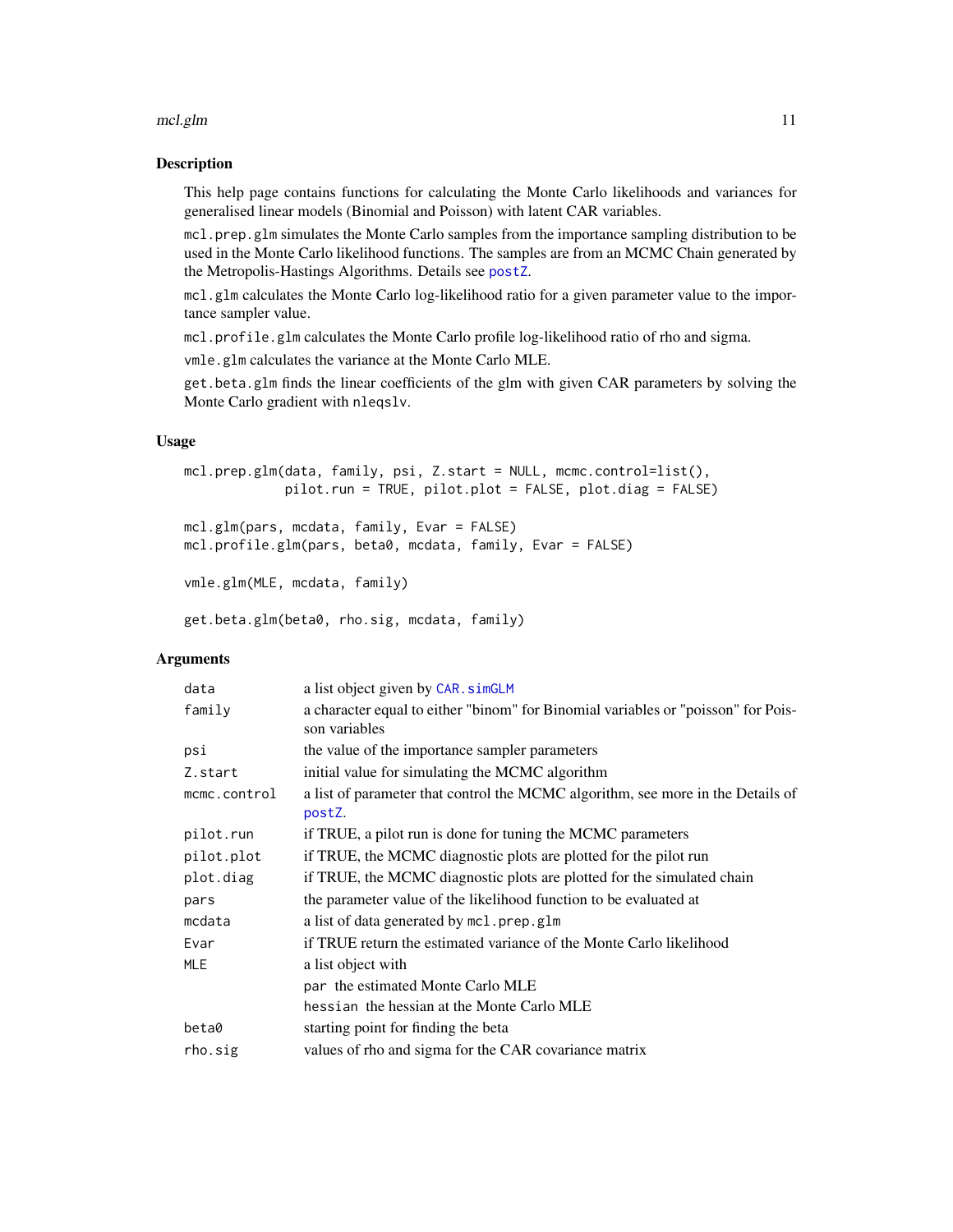#### <span id="page-11-0"></span>Details

The Monte Carlo samples can be simulated by different MCMC algorithms described in [postZ](#page-18-1). The log determinant is calculated directly in the evaluation of the Monte Carlo likelihood and the Monte Carlo approximation is only used to approximate the integral for the latent variables.

Given the CAR covariance matrix, the betas are found by solving the non-linear system given by letting the gradient of the Monte Carlo likelihood with respect to beta equal to zero. Due to the Monte Carlo error, the nlegsly use only a maximum of two iteration to find a local solution.

# Value

mcl.prep.glm returns a list object that contains all the output of [CAR.simGLM](#page-3-2) plus the following following elements:

- Zy, a matrix of the Monte Carlo samples,
- lHZy.psi, a list of statistics pre-calculate for the importance distribution,
- mcmc.pars, a list of the mcmc tuning parameter used in the simulation.

mcl.glm and mcl.proifle.glm return a numeric value of the Monte Carlo likelihood when Evar = FALSE; if TRUE it returns an array of the Monte Carlo likelihood and the corresponding estimated variance.

vmle.glm returns the estimated covariance matrix of the Monte Carlo MLE.

get.beta.glm returns an object given by nleqslv.

#### Author(s)

Zhe Sha <zhesha1006@gmail.com>

#### See Also

[postZ](#page-18-1), [mcl.dCAR](#page-7-1), [OptimMCL](#page-13-1), [rsmMCL](#page-20-1)

#### Examples

```
## Simulate some data to work with
set.seed(33)
n.torus <- 10
nb <- 30
rho <-0.2sigma <-1.5beta \leq c(1, 1)pars.true <- c(rho, sigma, beta)
X0 <- cbind(rep(1, n.torus^2), sample(log(1:n.torus^2)/5))
mydata2 <- CAR.simGLM(method = "binom", n = c(n.torus, n.torus), pars = pars.true,
                      Xs = as_matrix(X0), n.train = nb)## Prepare the Monte Carlo samples
## Find a suitable initial value for the importance sampler parameter, e.g:
library(spdep)
data.glm <- data.frame(y=mydata2$y, mydata2$covX[,-1])
```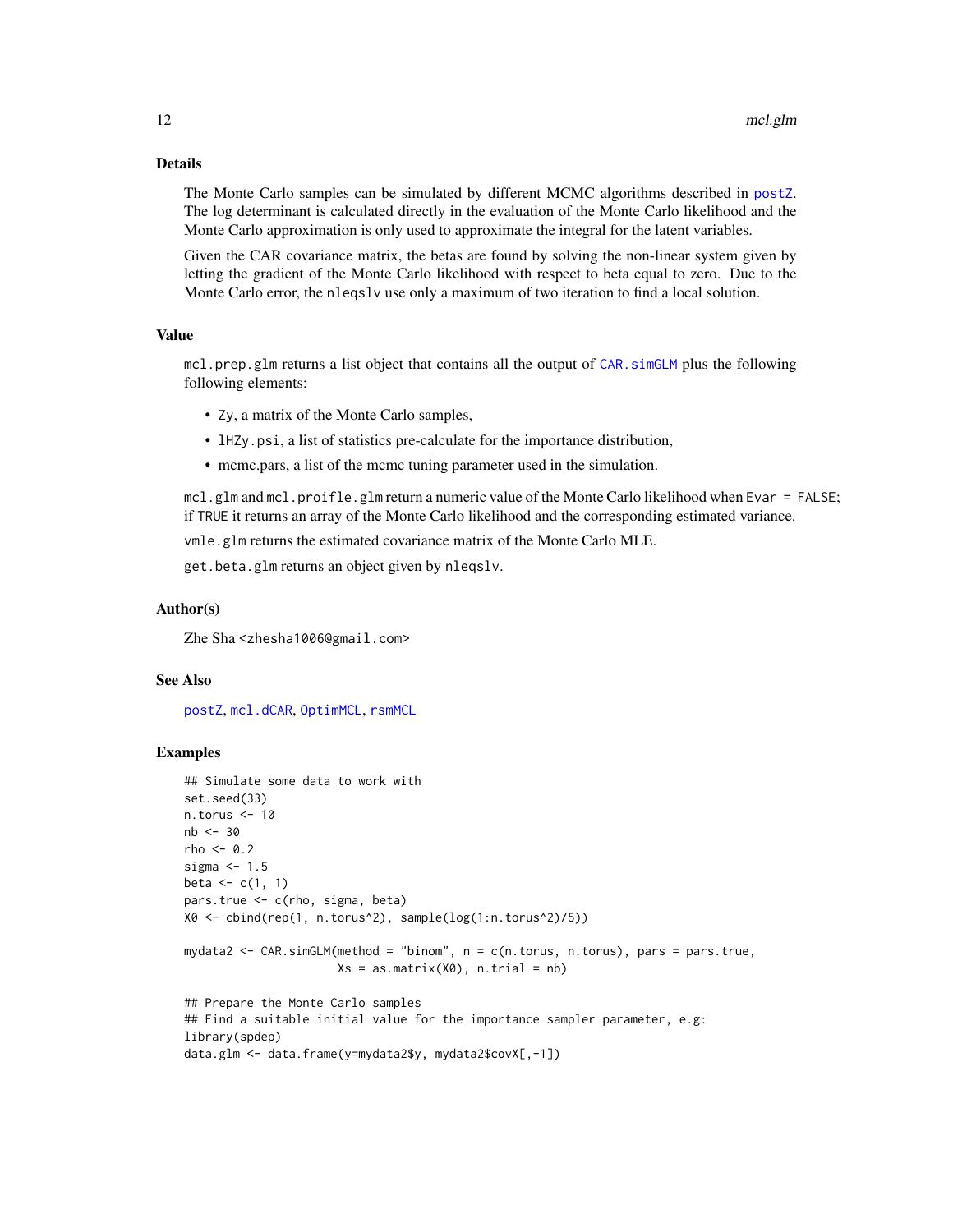```
fit.glm \leq glm(cbind(y, nb-mydata2$y) \sim .,data = data.glm, family=binomial)
logitp \leq log((mydata2$y+0.5)/(mydata2$n.trial - mydata2$y + 0.5))
data.splm <- data.frame(y=logitp, mydata2$covX[,-1])
listW <- mat2listw(mydata2$W)
fit.splm <- spautolm(y - data = data.splm, listw=listW, family = "CAR")
psi.binom <- c(fit.splm$lambda, fit.splm$fit$s2, coef(fit.glm))
## Set the parameters for the MCMC algorithm
mc.pars <- list(N.YZ =1e3, N.Zy = 1e3, Scale = 1.65/(n.torus^(2/6)), thin = 5,
                   burns = 5e2, method = "mala", scale.fixed = TRUE)
mc.data2 <- mcl.prep.glm(data = mydata2, family = "binom",
                         psi = psi.binom, mcmc.control = mc.pars,
                         pilot.plot = TRUE, plot.diag = TRUE)
## Calculate the Monte Carlo likelihoods
pars.t <- c(rho, sigma, beta)
mcl.glm(pars.t, family = "binom", median = mc.data2, Evar = TRUE)## Do a direct optimization of the Monte Carlo likelihood function to find the MLE
## Not run:
library(maxLik)
A \leq -\text{matrix}(0, \text{now} = 3, \text{ncol} = \text{length}(\text{pars.t}))A[, 1] <- c(1, -1, 0)
A[, 2] <- c(0, 0, 1)
B \leq -c(0.24, 0.24, -0.1)mle.bin <- maxBFGS(fn = mcl.glm, start=as.numeric(psi.binom), print.level=1,
                   constraints=list(ineqA=A, ineqB=B),
                   mcdata = mc.data, family = "binom")
## End(Not run)
## Assume we have obtained mle.bin
mle.bin <- list(estimate = c(0.2271854 , 1.6117040, -0.3870856, 2.6525503),
                hessian = matrix(c( -1981.34398, -71.992190, -79.910745, -63.451022,
                                    -71.99219, -13.985701, 2.965628, 2.216893,
                                    -79.91074, 2.965628, -251.320742, -176.993087,
                                  -63.45102, 2.216893, -176.993087, -132.575284), 4,4))
## Calculate the variance of the MC-MLE
v.mle.bin <- vmle.glm(mle.bin, mcdata = mc.data2, family = "binom")
## Find the Monte Carlo MLE of beta, given the value of rho and sigma
get.beta.glm(beta@ = psi.binom[-c(1,2)], rho.sig = psi.binom[1:2],
             mcdata = mc.data2, family = c("binom")
```
<span id="page-12-1"></span>mcl.HCAR *The Monte Carlo likelihood function of the HCAR model.*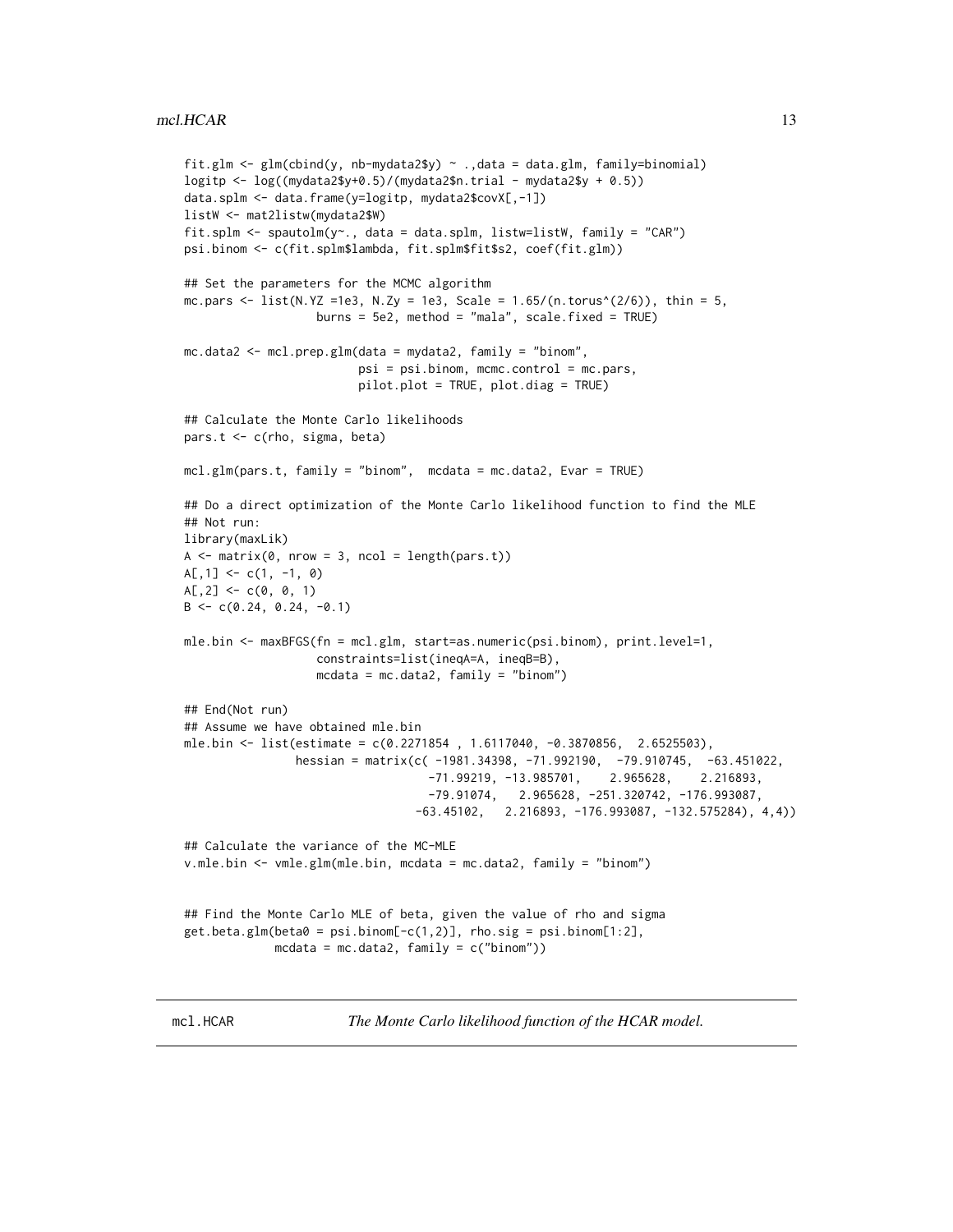## <span id="page-13-0"></span>Description

Evaluate the Monte Carlo likelihood of a hierarchical conditional-autoregressive model at a given parameter value and importance sampler value.

# Usage

mcl.HCAR(pars, mcdata, data, Evar = FALSE)

#### Arguments

| Evar   | If true, the Monte Carlo variance is evaluated.                                              |
|--------|----------------------------------------------------------------------------------------------|
| data   | A list or an environment containing the same variables same as the input for<br>$sim.HCAR$ . |
| mcdata | The Monte Carlo sample object returned by the function sim. HCAR                             |
| pars   | parameter values at which the Monte Carlo likelihood function to be evaluated                |

# Value

| mc.lr | the Monte Carlo likelihood                                                  |
|-------|-----------------------------------------------------------------------------|
| v.lr  | if Evar = TRUE, the Monte Carlo variance of the likelihood is also returned |

# Author(s)

Zhe Sha <zhesha1006@gmail.com>

# See Also

[sim.HCAR](#page-24-1), [OptimMCL.HCAR](#page-16-1), [summary.OptimMCL.HCAR](#page-26-1)

<span id="page-13-1"></span>OptimMCL *Iterative procedure for maximising the Monte Carlo likelihood*

# Description

The function uses an iterative procedure of directly maximising the Monte Carlo likelihood and the updating step size is limited by defining an experimental region using the estimated Monte Carlo variance.

# Usage

```
OptimMCL(data, psi0, family, control = list(), mc.control = list())
```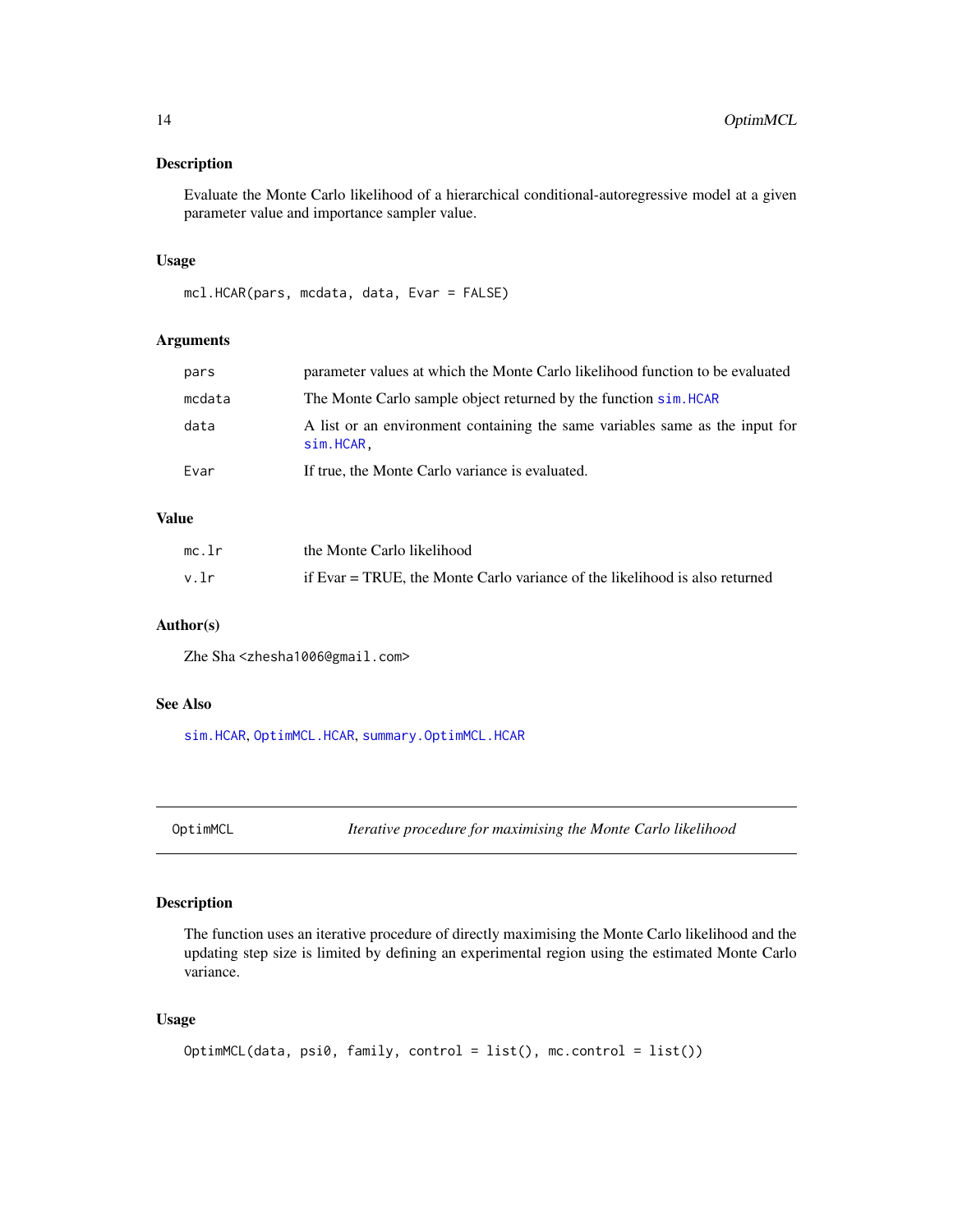#### <span id="page-14-0"></span>OptimMCL 15

#### Arguments

| data       | the data set to be estimated; for direct CAR model it is a list objects same used<br>in loglik. dCAR and for glm with CAR latent variables, it is the same as the<br>output of CAR. simGLM. |
|------------|---------------------------------------------------------------------------------------------------------------------------------------------------------------------------------------------|
| psi0       | the initial value for the importance sampler parameter                                                                                                                                      |
| family     | a character take values in "gauss" (for direct CAR models), "binom" and "pois-<br>son" (glm Binomial/Poisson with CAR latent variable).                                                     |
| control    | a list that controls the iterative procedures, see more in Details.                                                                                                                         |
| mc.control | a list that controls the MCMC algorithm, see more in Details of postZ                                                                                                                       |

#### Details

The iterative procedure starts by using samples from the importance sampler with the parameter values given by psi0 and directly optimise the Monte Carlo likelihood. Then the importance sampler parameter value is updated by using either the MLE found by current step if it is within the experimental region (to be defined in the following), or a weighted average between the current psi value and the current MLE value, with weight to be specified by psi.ab in the list of control argument.

The experimental region is defined to be the region where the estimated variance of the Monte Carlo likelihood is smaller than  $a/\sqrt(n.s)$  where n.s is the number of Monte Carlo samples and a and is some fixed constant that can be specified through psi.ab in control.

The procedure iterate until convergence which is defined to be that the Monte Carlo likelihood is smaller than  $\min(1, 2^*$ sqrt(mcl.var)) where mcl.var is the variance of the estimated variance of the Monte Carlo likelihood evaluated at the MC-MLE. At this point, the procedure use a increased number of Monte Carlo samples and do the same iteration until converges again. The MC-MLE found on this second convergence is given as the final result. The Monte Carlo sample size is increased by a multiple of user specified number through the control argument.

The control argument is a list containing the following elements:

- **n.iter,** maximum number of iterations; default value is 10 for direct CAR models and 20 for glm with latent CAR variables
- **mc.samples,** (for direct CAR model only) an array of two with the first element being the number of Monte Carlo samples and the second being the increasing multiple of the sample size after the first convergence; default is  $c(500, 2)$
- s.increase, (for glm with latent CAR variables only) an numeric value for the increasing multiple of the sample size after the first convergence; default value is 2.
- rho.range, the valid range for the parameter rho in the direct CAR model; default value is  $c(-0.249)$ , 0.249)
- psi.range, the valid range for the parameters rho and sigma in the glm with latent CAR variables; default is c(-0.249, 0.249, 0.1, 10)
- psi.ab, an array with two entries controlling the experimental region and updating rules; the first entry controls the experimental region as  $a$  defined above and the second entry controls the updating rule as defined above; default is  $c(1, 0.5)$
- mc.var, if true, the estimated covariance matrix for the MC-MLE is returned in every iteration; default is FALSE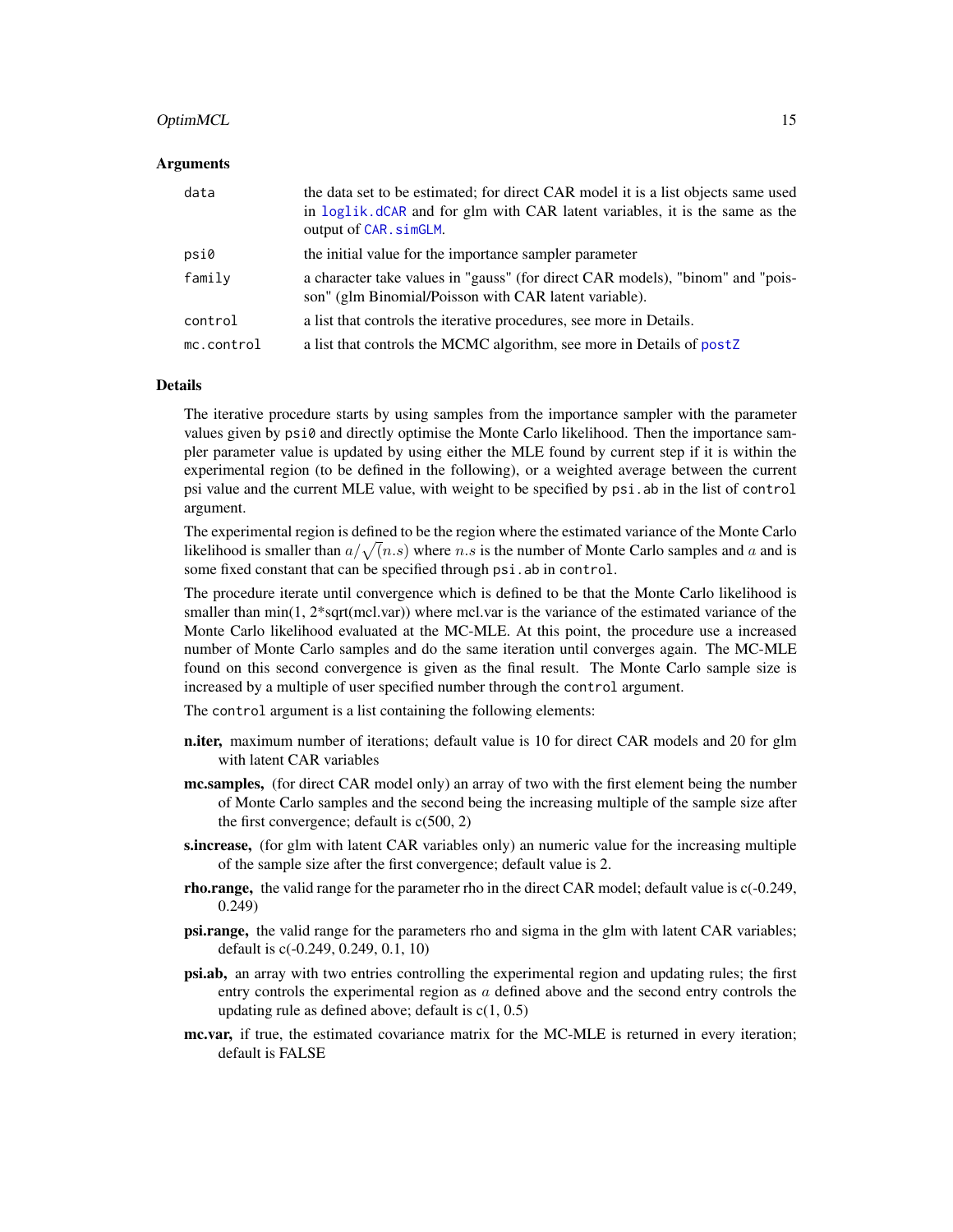<span id="page-15-0"></span>trace.all, if true, each iteration is stored and returned in the final output, default is TRUE verbose, if true, an summary message is printed after each iteration, default is TRUE

#### Value

When trace.all is TRUE, the function returns a list containing the following objects:

Psi, a list of importance sampler parameter values from all iterations;

**MC.datas,** a list object generated by  $mcl.prep.dCAR$  or  $mcl.prep.glm$  from all iterations;

MC.MLEs, a list of the MC-MLE found by all iterations;

MC.Hess, a list of the Hessian matrix at the MC-MLE from all iterations;

MC.Vars, a list of the estimated covariance matrix of the MC-MLE from all iterations;

data, the data object supplied to the function;

N.iter, the total number of iterations;

total.time, the total time elapsed;

convergence, a logical value indicating whether the procedure converged or not;

mcsamples, an array of two entries for the initial Monte Carlo sample size and the increased Monte Carlo sample size after the first convergence.

When trace.all is FALSE, the function returns the same list with each object in the list containing the result of the final iteration only.

#### Author(s)

Zhe Sha <zhesha1006@gmail.com>

# References

Sha, Z. 2016 *Estimating conditional auto-regression models*, DPhil Thesis, Oxford.

#### See Also

[summary.OptimMCL](#page-25-1), [rsmMCL](#page-20-1)

# Examples

```
## Take long time to run
## Simulate some data to work with
set.seed(33)
n.torus <- 10
nb <- 30
rho <-0.2sigma <-1.5beta \leftarrow c(1, 1)
pars.true <- c(rho, sigma, beta)
X0 <- cbind(rep(1, n.torus^2), sample(log(1:n.torus^2)/5))
mydata2 <- CAR.simGLM(method = "binom", n = c(n.torus, n.torus), pars = pars.true,
```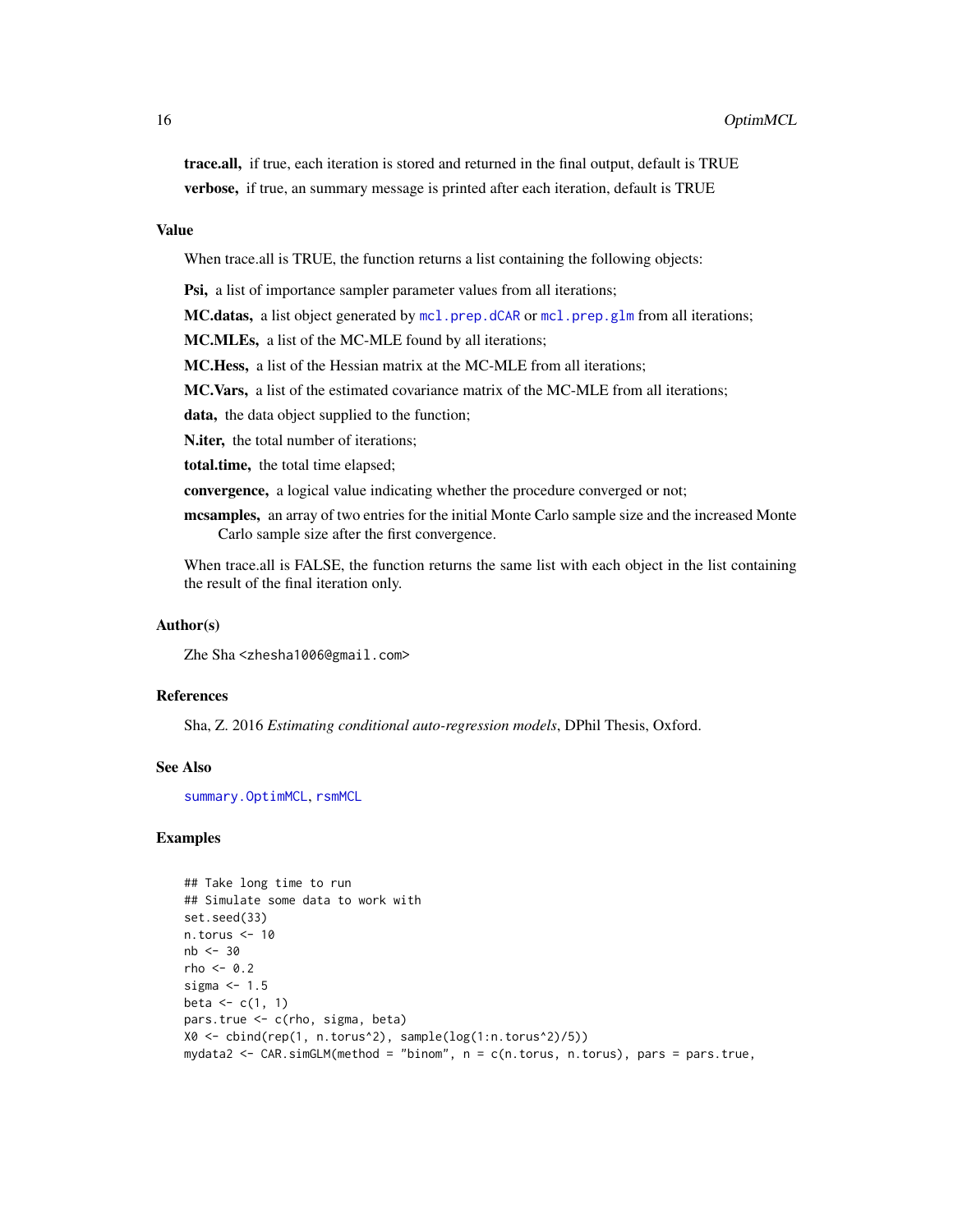```
Xs = as_matrix(X0), n.train = nb)## use a glm to find initial values for the importance sampler
data.glm <- data.frame(y=mydata2$y, mydata2$covX[,-1])
fit.glm \leq glm(cbind(y, nb-mydata2$y) \sim .,data = data.glm, family=binomial)
library(spdep)
logitp \leq log((mydata2$y+0.5)/(mydata2$n.trial - mydata2$y + 0.5))
data.splm <- data.frame(y=logitp, mydata2$covX[,-1])
listW <- mat2listw(mydata2$W)
fit.splm <- spautolm(y~., data = data.splm, listw=listW, family = "CAR")
pars1 <- c(fit.splm$lambda, fit.splm$fit$s2, coef(fit.glm))
## Use the iterative procedure to find the MC-MLE
## !!!NOTE: the example below is only an illustration of usage
## users should increase the number of iterations and MCMC samples
## to get convergence results.
iter.mcmle <- OptimMCL(data = mydata2, psi0 = pars1, family = "binom",
                       control = list(n.iter = 1, mc-var = TRUE),mc.control = list(N.Zy = 1e3, Scale = 1.65/(n.torus^(2/6)), thin = 5,
                   burns = 5e2, method = "mala", scale.fixed = TRUE))
summary(iter.mcmle, family = "binom", mc.covar=TRUE)
```
<span id="page-16-1"></span>OptimMCL.HCAR *Iterative procedure for maximising the Monte Carlo likelihood of the hierachical conditional auto-regressive models.*

#### Description

The function uses an iterative procedure of directly maximising the Monte Carlo likelihood of a hierechical conditional auto-regressive model and the updating step size is limited by defining an experimental region using the estimated Monte Carlo variance.

#### Usage

```
OptimMCL.HCAR(data, psi0, control = list())
```
#### Arguments

| data    | A list or an environment contains the variables same as described in sim. HCAR.          |
|---------|------------------------------------------------------------------------------------------|
| psi0    | Starting value for the importance sampler parameter same as described in sim. HCAR.      |
| control | a list of tuning parameters to control the algorithm. Details to be found at<br>OptimMCL |

# Value

Same as in [OptimMCL](#page-13-1).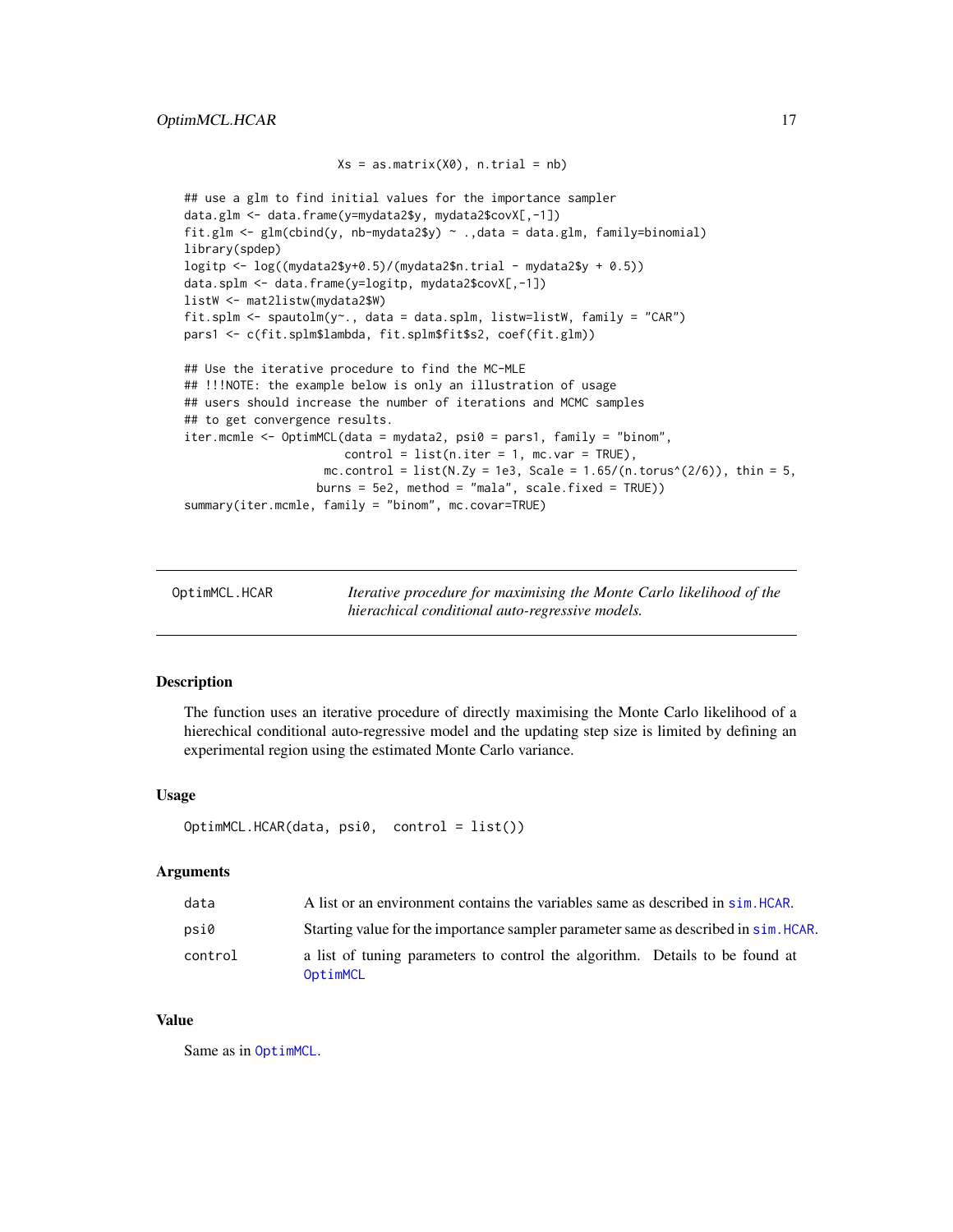# Author(s)

Zhe Sha <zhesha1006@gmail.com>

### See Also

[mcl.HCAR](#page-12-1), [sim.HCAR](#page-24-1), [summary.OptimMCL.HCAR](#page-26-1)

<span id="page-17-1"></span>plot.rsmMCL *Plot the fitted response surfaces*

# Description

This function plot the fitted response surfaces by using the result from  $r$ smMCL.

### Usage

## S3 method for class 'rsmMCL'  $plot(x, family, trace.al1 = TRUE, plain=True, ...)$ 

# Arguments

| $\mathsf{x}$ | an rsmMCL object retruned by rsmMCL.                                                                                                                                                        |
|--------------|---------------------------------------------------------------------------------------------------------------------------------------------------------------------------------------------|
| family       | a character takes value in "guass", "binom" and "poisson".                                                                                                                                  |
| trace.all    | an logic value tells whether the input object given by rsmMCL contains results<br>from all iterations or not.                                                                               |
| plain        | an logic value indicates whether to show plots in separate devices with a smart<br>display. Use the defalut value TRUE if the function is used in generating docu-<br>ments by using knitr. |
| .            | For extra arguments. The Lattice parameter layout can be used to control the<br>layout of the graphs.                                                                                       |

# Author(s)

Zhe Sha <zhesha1006@gmail.com>

# See Also

[rsmMCL](#page-20-1), [summary.rsmMCL](#page-28-1)

# Examples

## See examples for rsmMCL

<span id="page-17-0"></span>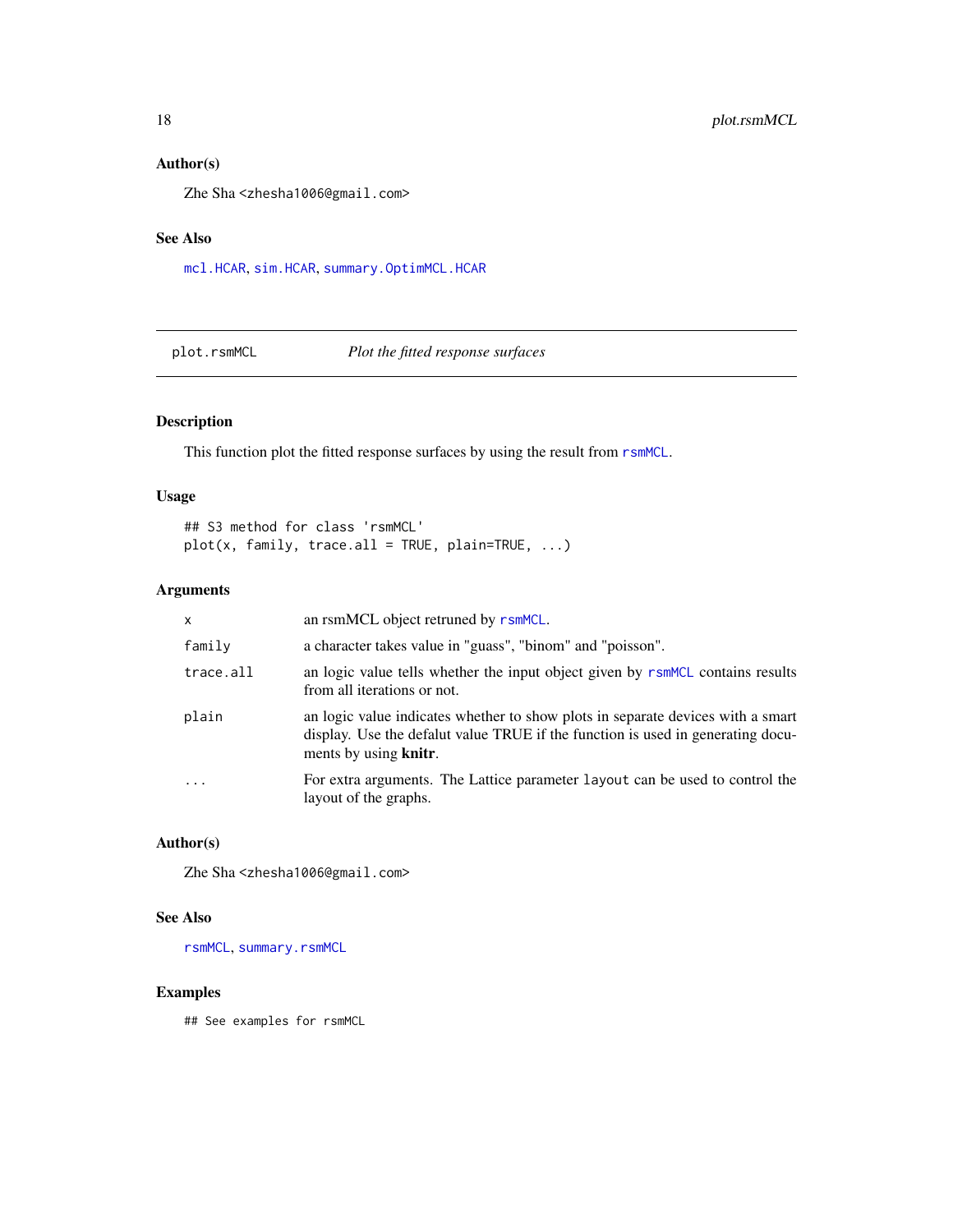<span id="page-18-1"></span><span id="page-18-0"></span>postZ *Sampling the CAR latent variables given the Binomial or Poisson observations in glm models.*

#### **Description**

The function uses several different MCMC algorithms to sample the CAR latent variables Z from the distribution P(Z|y) given the Binomial or Poisson observations in glm models using the importance sampler parameter values psi.

#### Usage

```
postZ(data, family, psi, Z.start, mcmc.control = list(), plots = FALSE)
```
# Arguments

| data         | the data set to be estimated and the object has same as the output of CAR. simGLM                          |
|--------------|------------------------------------------------------------------------------------------------------------|
| family       | a character take values in "binom" and "poisson" for Binomial or Poisson glm<br>with CAR latent variable). |
| psi          | Parameters for the importance distribution.                                                                |
| Z.start      | Initial value of the CAR variables for the Markov Chain.                                                   |
| mcmc.control | a list that controls the MCMC algorithm, see more in Details.                                              |
| plots        | if TRUE, the diagnostic plots are shown on running the function.                                           |

# Details

The function uses two MCMC algorithms, the Metropolis Hastings algorithm with random walk proposal (rwmh) and the Metropolis adjusted Langevin algorithm (mala), in sampling the CAR latent variables. The scale parameter for the proposal distribution can be tuned to achieve the optimal acceptance rate by using an adaptive algorithm in a pilot run. The argument mcmc.control contains the following objects

- N.Zy, the number of iterations of the Markov Chain
- Scale, the scale for the proposal distribution
- thin, the thinning step
- burns, the number of burn-in samples to be discarded
- method, the name of the MCMC algorithm, either "rwmh" or "mala"
- scale.fixed, if true, the scale parameter is fixed; otherwise an adaptive MCMC algorithm is run for tuning the scale parameter to achieve the optimal acceptance rate by using an stochastic approximation algorithm
- c.ad, an array contains the two values for the tuning parameter for the stochastic approximation algorithm in the adaptive MCMC algorithm; default is set to be  $c(1, 0.7)$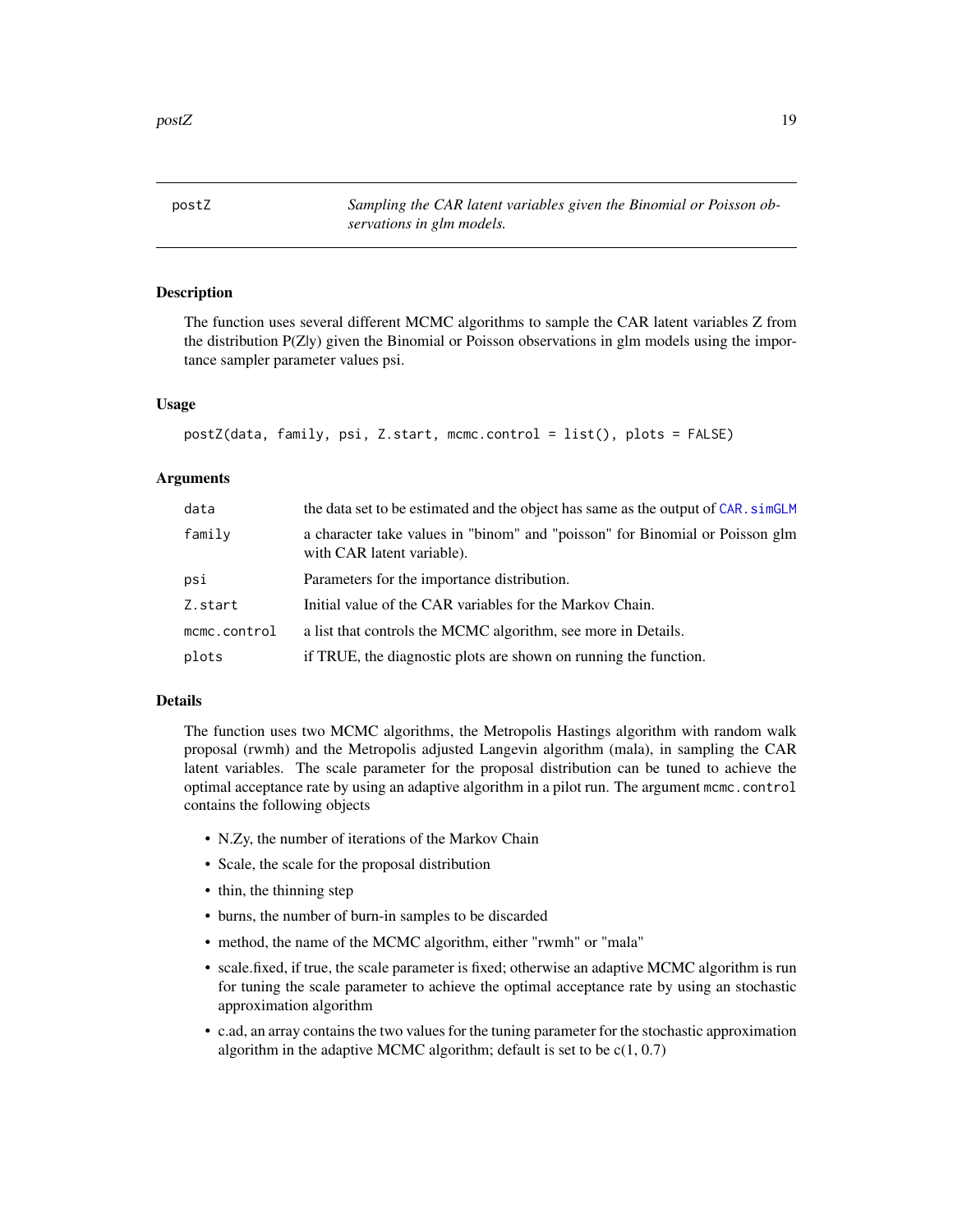#### <span id="page-19-0"></span>Value

The function return a list of the following objects:

- Z a matrix of samples from from  $P(Z|y)$
- AC.ran array of the acceptance rate updated at each iteration
- Scalesif in the list of mcmc.control scale.fixed = FALSE, an array of the adaptive scales for the MCMC proposal

#### Author(s)

Zhe Sha <zhesha1006@gmail.com>

#### See Also

[mcl.prep.glm](#page-9-2), [OptimMCL](#page-13-1), [rsmMCL](#page-20-1)

# Examples

```
set.seed(33)
n.torus <- 10
nb <- 30
rho < -0.2sigma <-1.5beta \leftarrow c(1, 1)
pars.true <- c(rho, sigma, beta)
X0 <- cbind(rep(1, n.torus^2), sample(log(1:n.torus^2)/5))
mydata2 <- CAR.simGLM(method = "binom", n = c(n.torus, n.torus), pars = pars.true,
                      Xs = as_matrix(X0), n.train = nb)## use a glm to find initial values for the importance sampler
library(spdep)
data.glm <- data.frame(y=mydata2$y, mydata2$covX[,-1])
fit.glm <- glm(cbind(y, nb-mydata2$y) ~ .,data = data.glm, family=binomial)
## estimate sigma and rho, transform the binomial to Gaussian by logit
logitp \leq log((mydata2$y+0.5)/(mydata2$n.trial - mydata2$y + 0.5))
data.splm <- data.frame(y=logitp, mydata2$covX[,-1])
listW <- mat2listw(mydata2$W)
fit.splm <- spautolm(y~., data = data.splm, listw=listW, family = "CAR")
pars1 <- c(fit.splm$lambda, fit.splm$fit$s2, coef(fit.glm))
## Sample form importance distribution with psi = pars1
mc.control <- list(N.Zy = 1e3, Scale = 1.65/(n.torus^(2/6)), thin = 5,
                   burns = 5e2, method = "mala", scale.fixed = TRUE)
## Binomial
Z.S0 <- CAR.simWmat(pars1[1], 1/pars1[2], mydata2$W)
simZy <- postZ(data = mydata2, Z.start = Z.S0, psi = pars1,
               family = "binom", mcmc.control = mc.control, plots =
TRUE)
```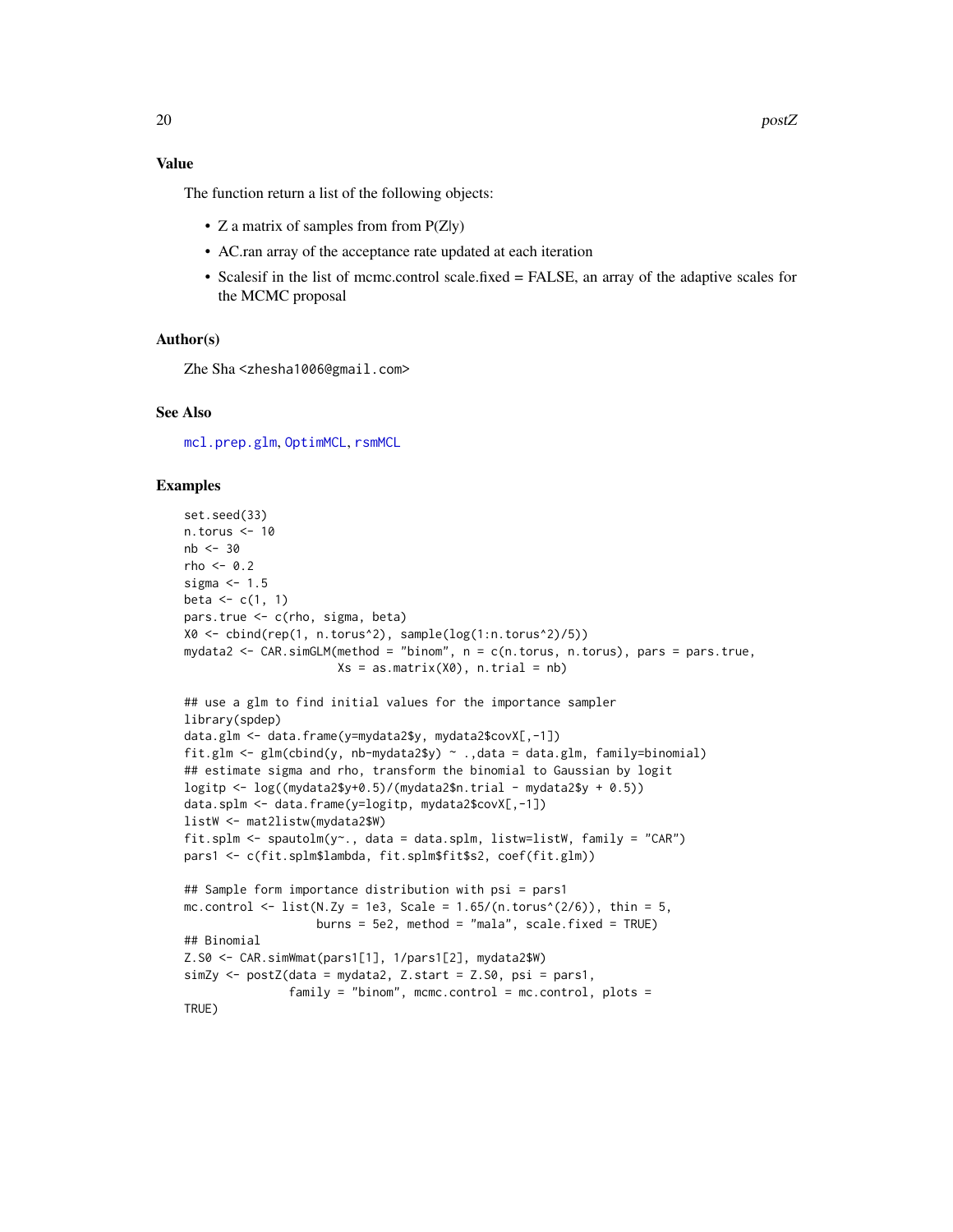<span id="page-20-1"></span><span id="page-20-0"></span>

#### Description

The function maximise the Monte Carlo likelihood by using the response surface methodology.

#### Usage

rsmMCL(data, psi0, family, exact0 = NULL, control = list(), mc.control = list())

#### Arguments

|         | data, psi0, family, mc.control                                                                                                                                                                                                                                      |
|---------|---------------------------------------------------------------------------------------------------------------------------------------------------------------------------------------------------------------------------------------------------------------------|
|         | are the same as those in OptimMCL                                                                                                                                                                                                                                   |
| control | see more in Details                                                                                                                                                                                                                                                 |
| exact0  | the exact log likelihood ratio values of a given range or parameters to the impor-<br>tance sampler parameter value. This is used for comparing the fitted response<br>surface of the Monte Carlo likelihood to the exact if the exact evaluation is re-<br>quired. |

#### Details

The response surface methodology finds the maximum of a function by using first and second order polynomial approximations to the target function. The target function is usually unknown or expensive to evaluate. The function is approximated by a first order model in regions that are far away from the maximum and by a second order model around the maximum region. Then the stationary point of the second order model is used as an approximation to the maximum point. By changing the design region, the number and location of the evaluation points, the approximated surface can achieve different accuracy and variance properties. Details of the methodology can be found in Box, G.E.P. and Draper, N.R.(2007) and details of the implementation of the method in this package can be found Sha (2016).

The procedure implemented in this function locates the maximum region of the target function by iteratively updating the design centre and design region. Given a starting point as the design centre, the design region is given based on the finite variance region of the importance sampling approximation as described in Sha (2016), chap. 4. Then with the design region, design points are generated by the central composite design (Box, G.E.P. and Draper, N.R. (2007)). The Monte Carlo likelihood and the corresponding estimated variance at these design points are evaluated and used to fit the first or second order polynomials.

If the stationary point is not found or found to be outside the current design region then, either a steepest ascent analysis (for a first order approximation) or a ridge analysis (for a second order approximation) is done to find the next design centre. The updating step is also limited by considering the estimated variance of the Monte Carlo likelihood.

The procedure is defined to be converged once the stationary point is found and within the design region or the difference between the design centres in two consecutive iterations is smaller than a given tolerance. The Monte Carlo sample size is then increased by a multiple of  $m$  once the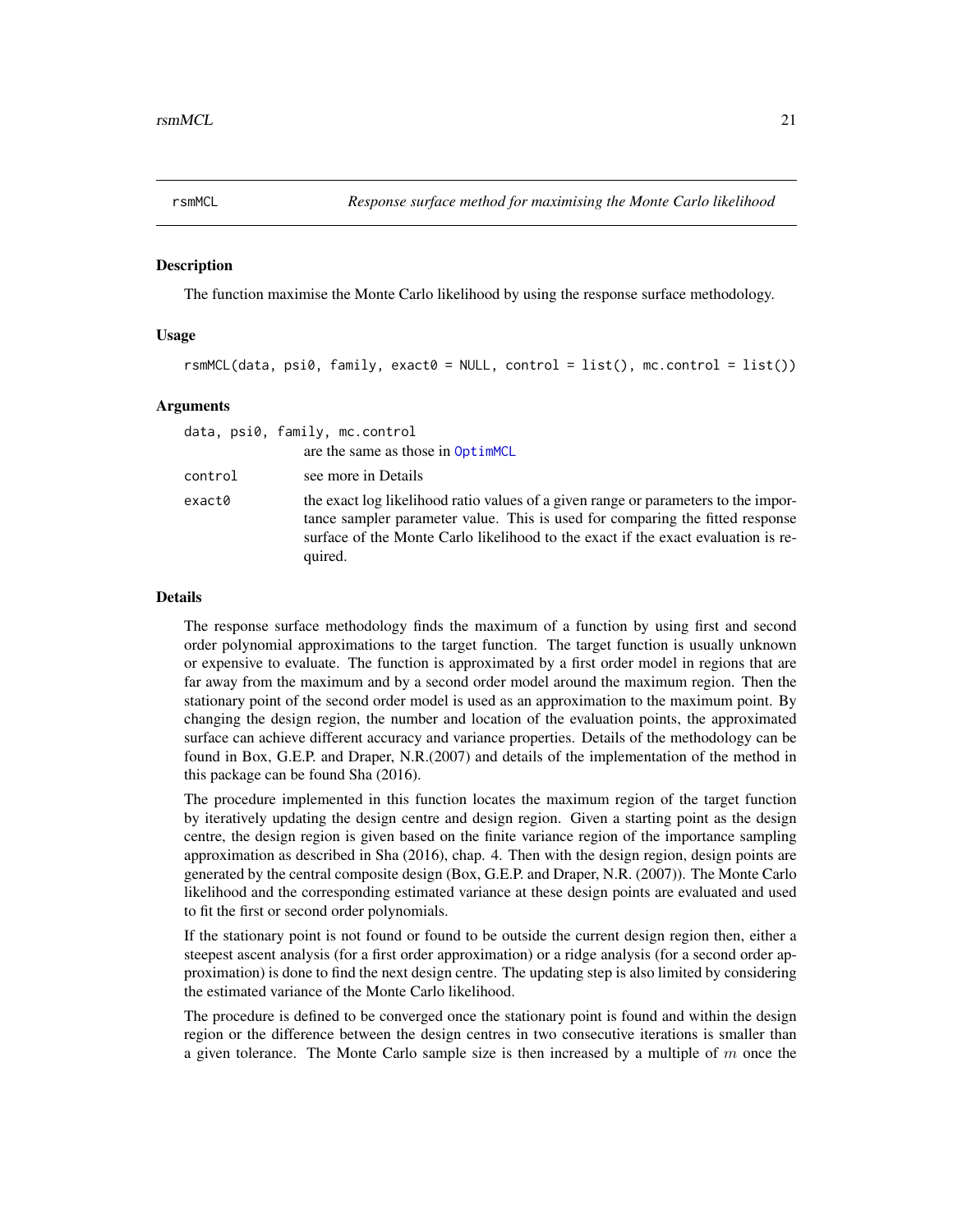procedure converges. With the new Monte Carlo sample size a few more iterations are done until the procedure achieve convergence again. The result of the second procedure is given as the final output.

The control argument is a list containing the following elements:

mc.samples, an array of numbers specifying the Monte Carlo sample size (for direct CAR models only), the increasing multiple and the maximum Monte Carlo sample size to use.

n.iter, maximum number of iterations; default value is 20

- time.max, maximum total time for the computation
- $K$ , an array of two numbers for generating the design region; the first number  $K[1]$  decide the initial size of the design region and once the system find stationary point within the design region, K[1] becomes K[1]/K[2] to get a smaller design region for better approximation
- mc.var, if true, the estimated covariance matrix for the MC-MLE is returned in every iteration; default is FALSE
- psi.lim, a list that contains the range for rho and sigma in the CAR covariance matrix; default values are r.lim =  $c(-0.2499, 0.2499)$  for rho and s.lim =  $c(0.1, 8)$  for sigma
- exacts (for direct CAR only) a list containing the setting for plotting the exact values for comparison with the fitted rsm surface; the default values are eval = TRUE (for plotting the exact values, default for glm is FALSE), rho =  $c(-0.25, 0.25)$ , sigma =  $c(0.5, 2)$  define the plotting region, length = 100 define number of grid point in each coordinate in producing the plotting grid

**rsm.fit** a list of numbers that controls the fitting of the response surfaces and the elements are

- n01, number of central points in a central design in generating the design points. The central points are used to estimate the variance of the evaluation and the default is 4.
- n02, number of central points in a composite design and the default is 2.
- Rsq, R-squared in the fitted first order model in judging the goodness of fit of the first order model; the default value is 0.9.
- lof, p-value of the lack of fit test for the first order model; the default value is 0.05.
- st.diff, control the range of the approximated function; the approximated surface has less variance for values closes to zero, so this should not be too large and the default value is set to be 50.
- mcl.diff, maximum value of the approximated function evaluated at the MC-MLE; again this value should be close to zero and the default is 10.
- plotrsm, if true the approximated response surface with steepest or ridge analysis is plotted; defualt is TRUE

trace.all, if true, each iteration is stored and returned in the final output, default is TRUE

verbose, if true, an summary message is printed after each iteration, default is TRUE

# Value

When trace.all is TRUE, the function returns a list containing the following objects:

psi0, a vector of the parameter values used as the initial importance sampler parameter values

Psi, a list of importance sampler parameter values from all iterations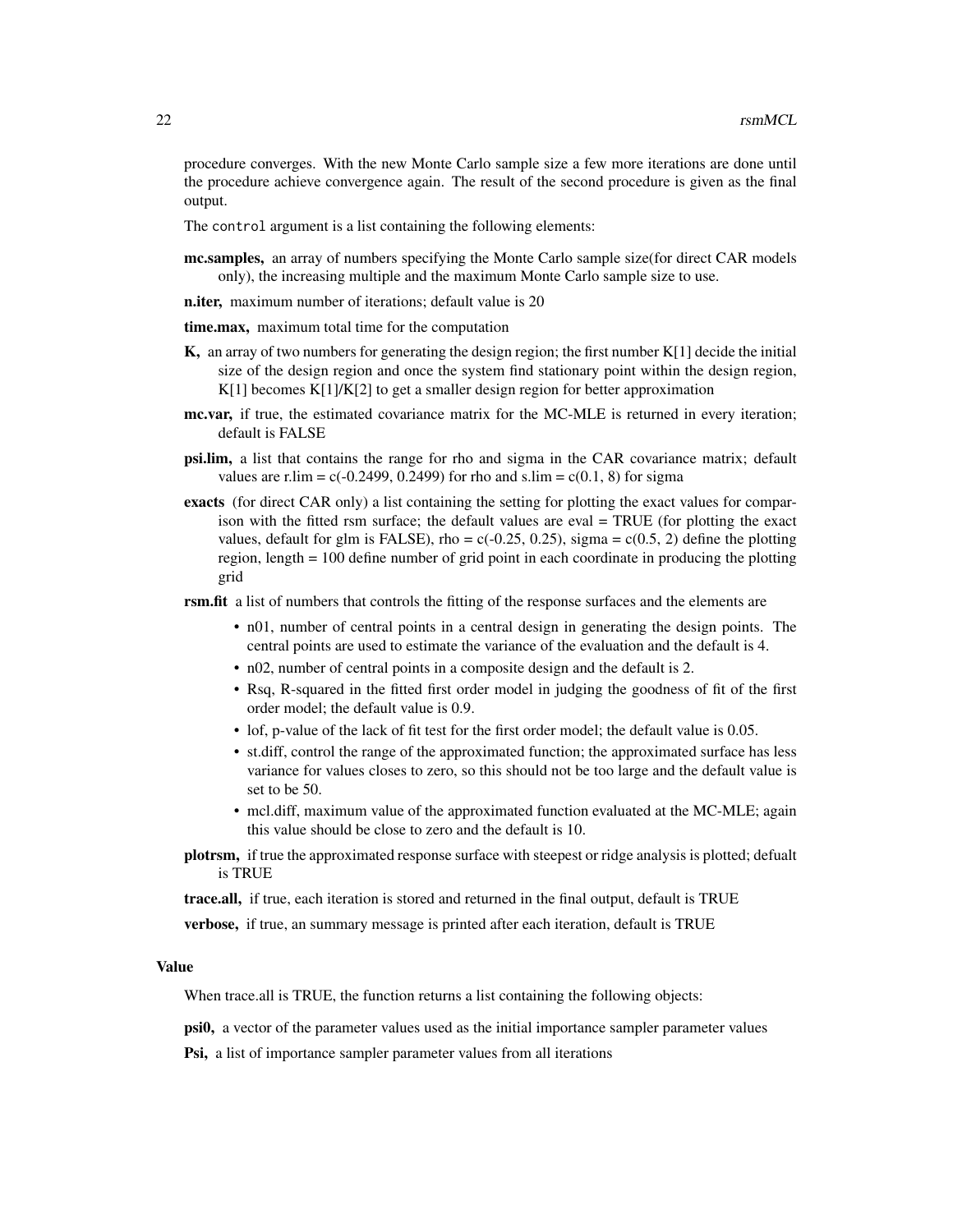#### <span id="page-22-0"></span> $r_{\rm smMCL}$  23

FVbox, a list containing the finite variance regions for all iterations DAs, a list containing the design region for all iterations DAbox, a list containing the design region box for all iterations that can be used for plotting Ttime, a list containing the computational time used in each iteration Expts, a list of design points in each iteration Expt.Val1, a list of all values evaluated at the central design points in each iteration Expt.Val2, a list of all values evaluated at the composite design points in each iteration RSM.1, a list of all the fitted first-order response model RSM.2, a list of all the fitted second-order response model ESAs, a list of all explorations along the steepest ascent path Sim.data, a list object generated by [mcl.prep.dCAR](#page-7-2) or [mcl.prep.glm](#page-9-2) from all iterations; Exacts, a list of exact values in each iteration for the direct CAR models data, the data object supplied to the function; N.iter, the total number of iterations; total.time, the total time elapsed; convergence, a logical value indicating whether the procedure converged or not;

mcsamples, an array of two entries for the initial Monte Carlo sample size and the increased Monte Carlo sample size after the first convergence.

When trace.all is FALSE, the function returns the same list with each object in the list containing the result of the final iteration only.

#### Author(s)

Zhe Sha <zhesha1006@gmail.com>

#### References

Box, G. E. P. and Draper, N. R. (2007) *Response Surfaces, Mixtures, and Ridge Analyses*, Wiley, New York

Sha, Z. 2016 *Estimating conditional auto-regression models*, DPhil Thesis, Oxford.

#### See Also

[summary.rsmMCL](#page-28-1), [plot.rsmMCL](#page-17-1), [OptimMCL](#page-13-1)

#### Examples

```
#### Poisson glm with CAR latent variables
## Simulate some data
set.seed(33)
n.torus <- 10
nb < -30rho < -0.2sigma <-1.5
```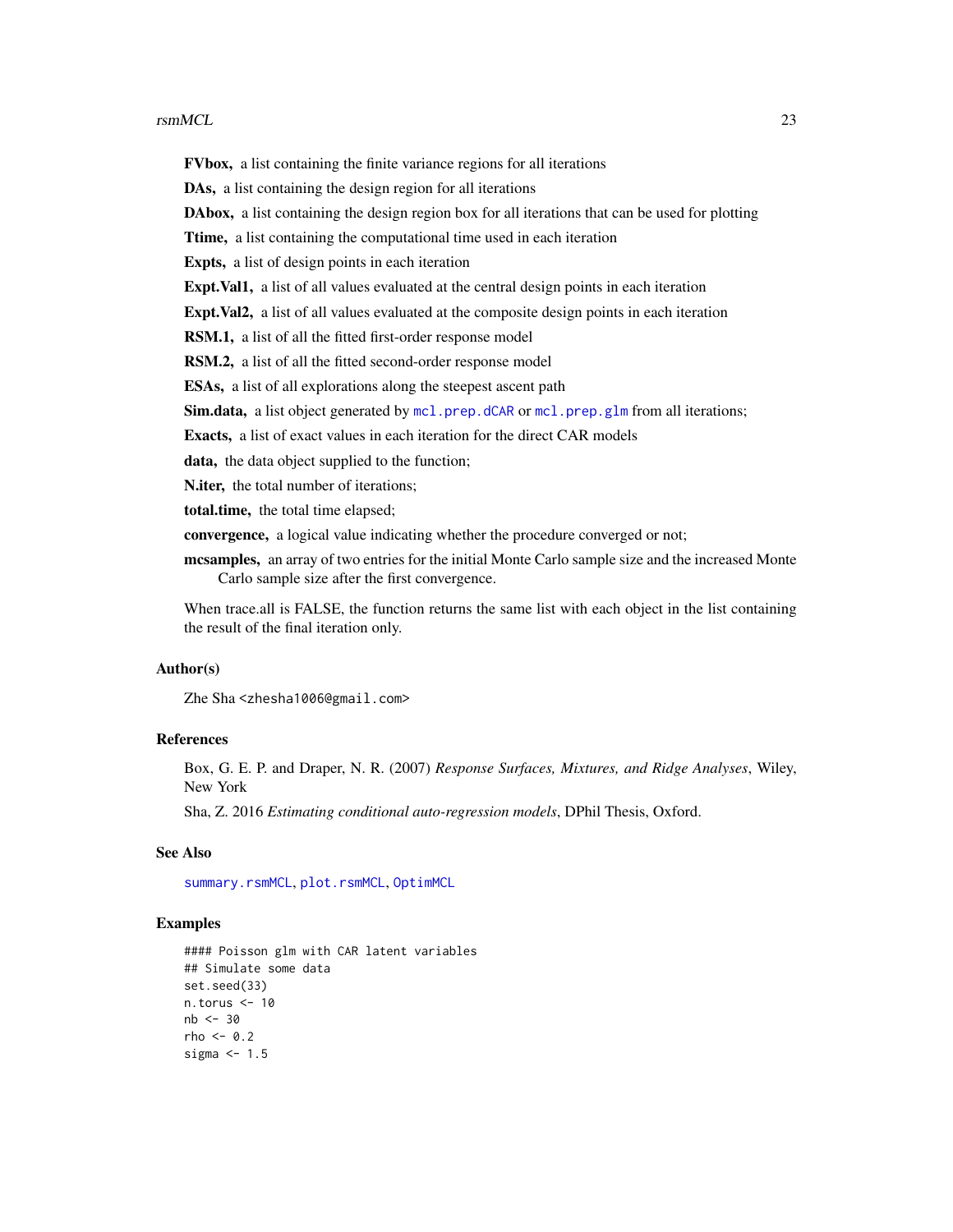```
beta \leftarrow c(1, 1)
pars.true <- c(rho, sigma, beta)
X0 <- cbind(rep(1, n.torus^2), sample(log(1:n.torus^2)/5))
mydata3 <- CAR.simGLM(method = "poisson", n = c(n.torus, n.torus),
                      pars = pars.true, Xs =as.matrix(X0))
## Fit by rsm
rsm.mcmle2 <- rsmMCL(data = mydata3, psi0 = c(0, 1, 2, 2), family = "poisson",
                     control = list(n.iter = 2, trace.al = TRUE),mc.control = list(N.Zy = 1e3, Scale = 1.65/(n.torus^(2/6)),thin = 5, burns = 5e2,
                                       method = "mala", scale.fixed = TRUE))
summary(rsm.mcmle2, family = "poisson", mc.covar=TRUE)
plot(rsm.mcmle2, family = "poisson")
```
ScotCancer *Scottish lip cancer dataset from Clayton and Kaldor (1987)*

#### Description

The Scottish lip cancer dataset.

#### Format

The data object for the Monte Carlo likelihood estiation and it follows the same structure as described in CAR. simGLM. The covX is the model matrix with intercept and the fixed effect Paff

#### Source

Clayton D, Kaldor J 1987. Empirical Bayes Estimation of Age-standardized Relative Risk for use in Disease Mapping. *Biometrics* 43, 671–681

Ronnegard L, Shen X, and Alam M 2010 hglm: A Package for Fitting Hierarchical Generalized Linear Models. The R Journal, 2(2): 20-28. URL http://journal.r-project.org/archive/2010- 2/RJournal\_2010-2\_Roennegaard~et~al.pdf.

### References

Clayton D, Kaldor J 1987. Empirical Bayes Estimation of Age-standardized Relative Risk for use in Disease Mapping. *Biometrics* 43, 671–681

<span id="page-23-0"></span>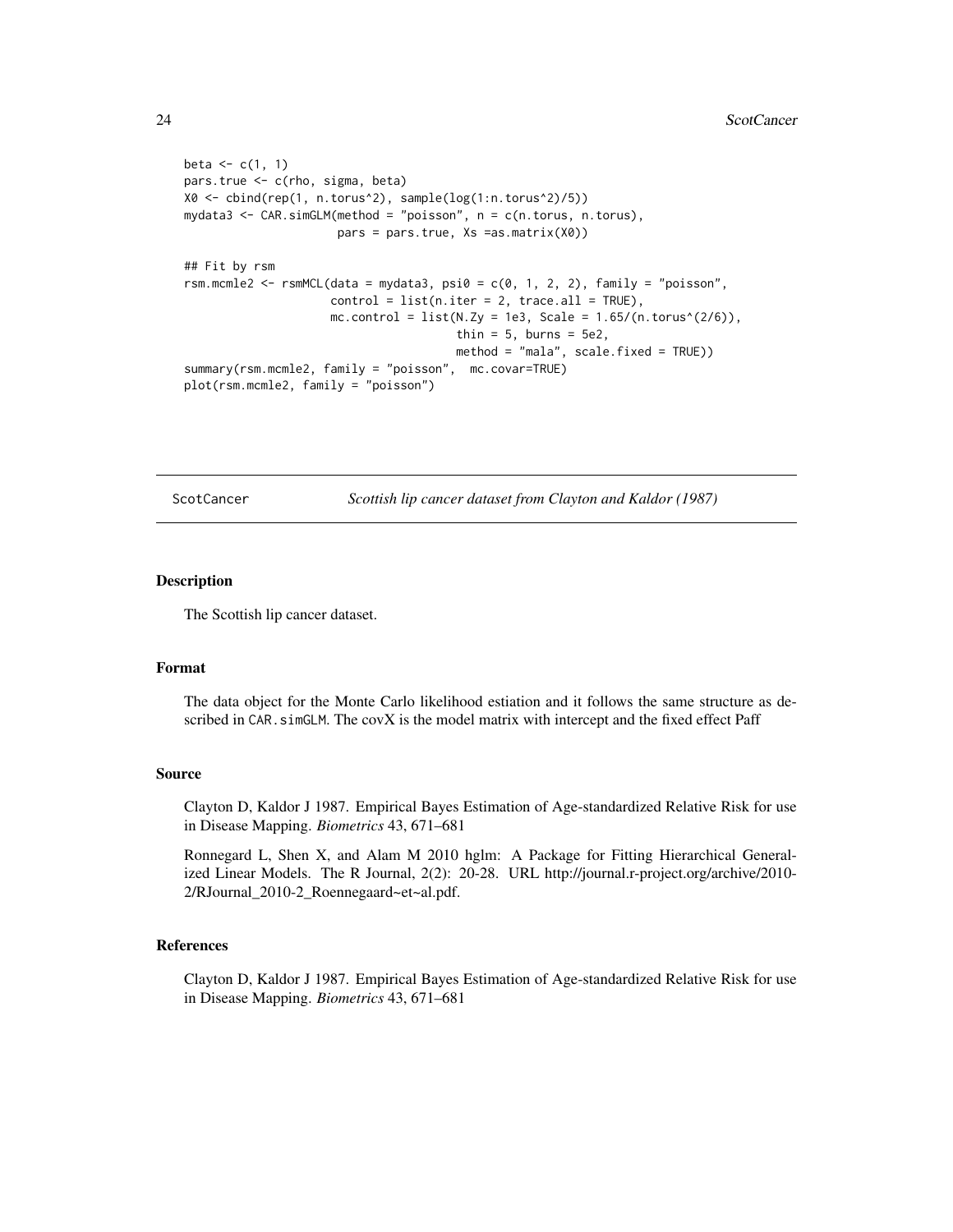<span id="page-24-0"></span>scotplot *Scottish lip cancer dataset from Clayton and Kaldor (1987) with geo information.*

#### Description

The Scottish lip cancer dataset with geo information for plotting.

# Format

A SpatialPolygonDataFrame contains the geo information and data for plotting

#### Source

Clayton D, Kaldor J 1987. Empirical Bayes Estimation of Age-standardized Relative Risk for use in Disease Mapping. *Biometrics* 43, 671–681

Lee D 2016. CARBayes: Spatial Generalised Linear Mixed Models for Areal Unit Data. R package version 4.6. https://CRAN.R-project.org/package=CARBayes

# References

Clayton D, Kaldor J 1987. Empirical Bayes Estimation of Age-standardized Relative Risk for use in Disease Mapping. *Biometrics* 43, 671–681

<span id="page-24-1"></span>sim.HCAR *Simulate samples from a HCAR model.*

#### Description

Simulate samples from a hierarchical conditional-autoregressive model.

#### Usage

```
sim.HCAR(psi, data, n.samples)
```
#### Arguments

| psi | A vector of the length of all parameters used for the importance sampler. When             |
|-----|--------------------------------------------------------------------------------------------|
|     | the spatial weight matrix W for individual unit is supplied in the data, the first         |
|     | four entries of psi are                                                                    |
|     | $\text{psi}[1] =$ rho, the spatial coefficient parameter for individual units,             |
|     | $\text{psi}[2] =$ lambda, the spatial coefficient parameter for district level units,      |
|     | $\text{psi}[3]$ = sigma.e] the marginal variance parameter for individual units,           |
|     | $\text{psi}[4] = \text{sigma.u}$ the marginal variance parameter for district level units. |
|     |                                                                                            |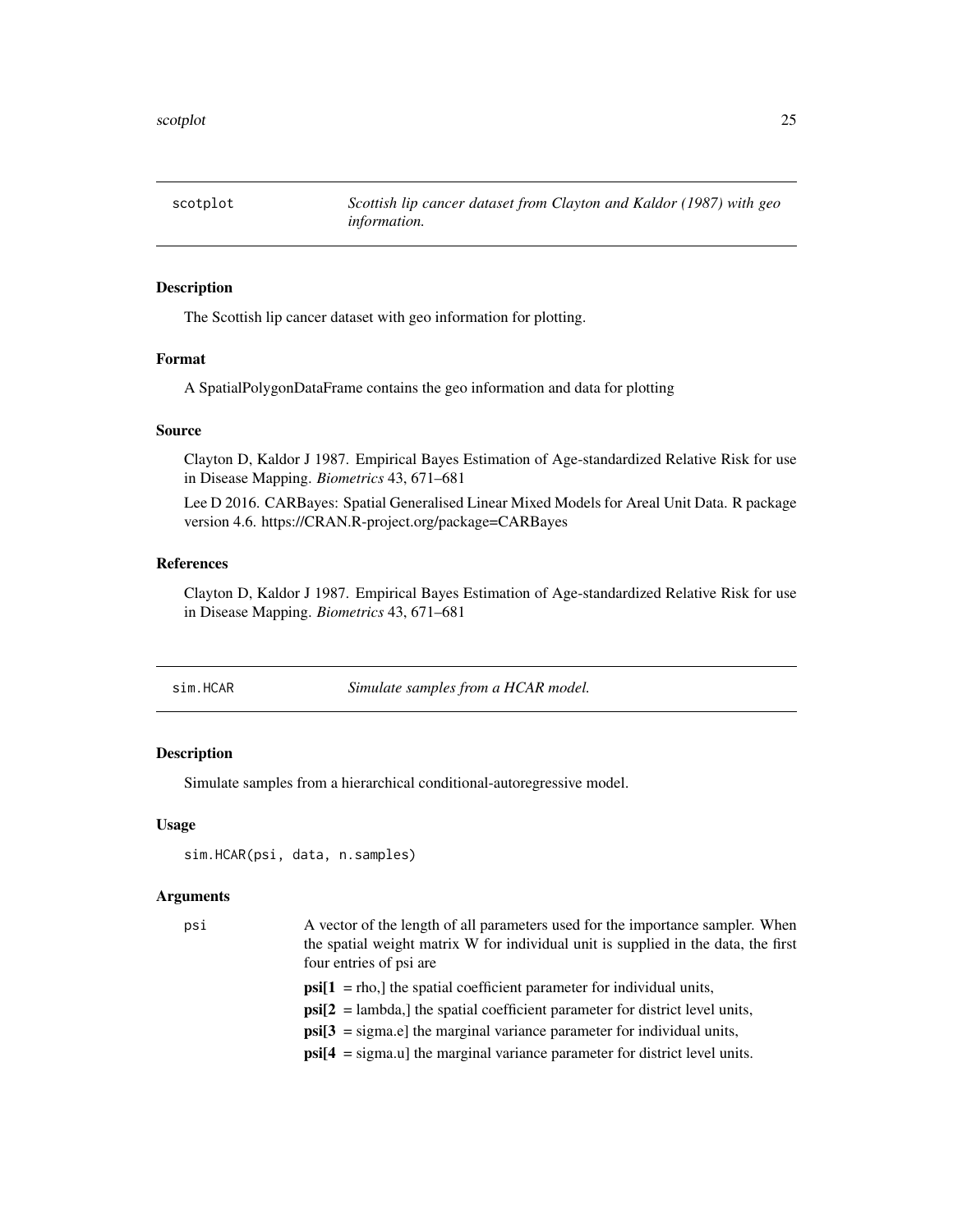<span id="page-25-0"></span>

|           | Then the rest of entries are values for the linear coefficient beta. Otherwise, the<br>function assumes that there is no spatial correlation among the individual unit<br>and the first three entries are used to specify lambda, sigma.e, sigma.u and the<br>rest for beta. |
|-----------|------------------------------------------------------------------------------------------------------------------------------------------------------------------------------------------------------------------------------------------------------------------------------|
| data      | A list or an environment contains the following variables                                                                                                                                                                                                                    |
|           | y, the observed linear response,                                                                                                                                                                                                                                             |
|           | X, the design matrix for the fixed effects,                                                                                                                                                                                                                                  |
|           | W, the spatial weight matrix for individual units,                                                                                                                                                                                                                           |
|           | M, the spatial weight matrix for district level units,                                                                                                                                                                                                                       |
|           | <b>Z</b> , the design matrix for the random effects,                                                                                                                                                                                                                         |
|           | In an n by n identity matrix, where n is the number of individual spatial units,                                                                                                                                                                                             |
|           | <b>Ik</b> a k by a indentity matrix, where k is the number of district level unites.                                                                                                                                                                                         |
| n.samples | the number of Monte Carlo samples                                                                                                                                                                                                                                            |
|           |                                                                                                                                                                                                                                                                              |

# Value

| the importance sampler value used for generating the samples, |
|---------------------------------------------------------------|
| the number of Monte Carlo samples,                            |
| the Monte Carlo samples of the randome effects,               |
| the unnormal sied likelihood components evaluated at psi,     |
| the constant in the likelihood function evaluated at psi      |
|                                                               |

# Author(s)

Zhe Sha <zhesha1006@gmail.com>

# See Also

[mcl.HCAR](#page-12-1), [OptimMCL.HCAR](#page-16-1), [summary.OptimMCL.HCAR](#page-26-1)

<span id="page-25-1"></span>

| summary.OptimMCL | Summary the output from the iterative procedure of maximising the |
|------------------|-------------------------------------------------------------------|
|                  | Monte Carlo likelihood.                                           |

# Description

This function summarizes the output of the output from the function [OptimMCL](#page-13-1).

# Usage

```
## S3 method for class 'OptimMCL'
summary(object, family, trace.all = TRUE, mc.covar =
 TRUE, \ldots)
```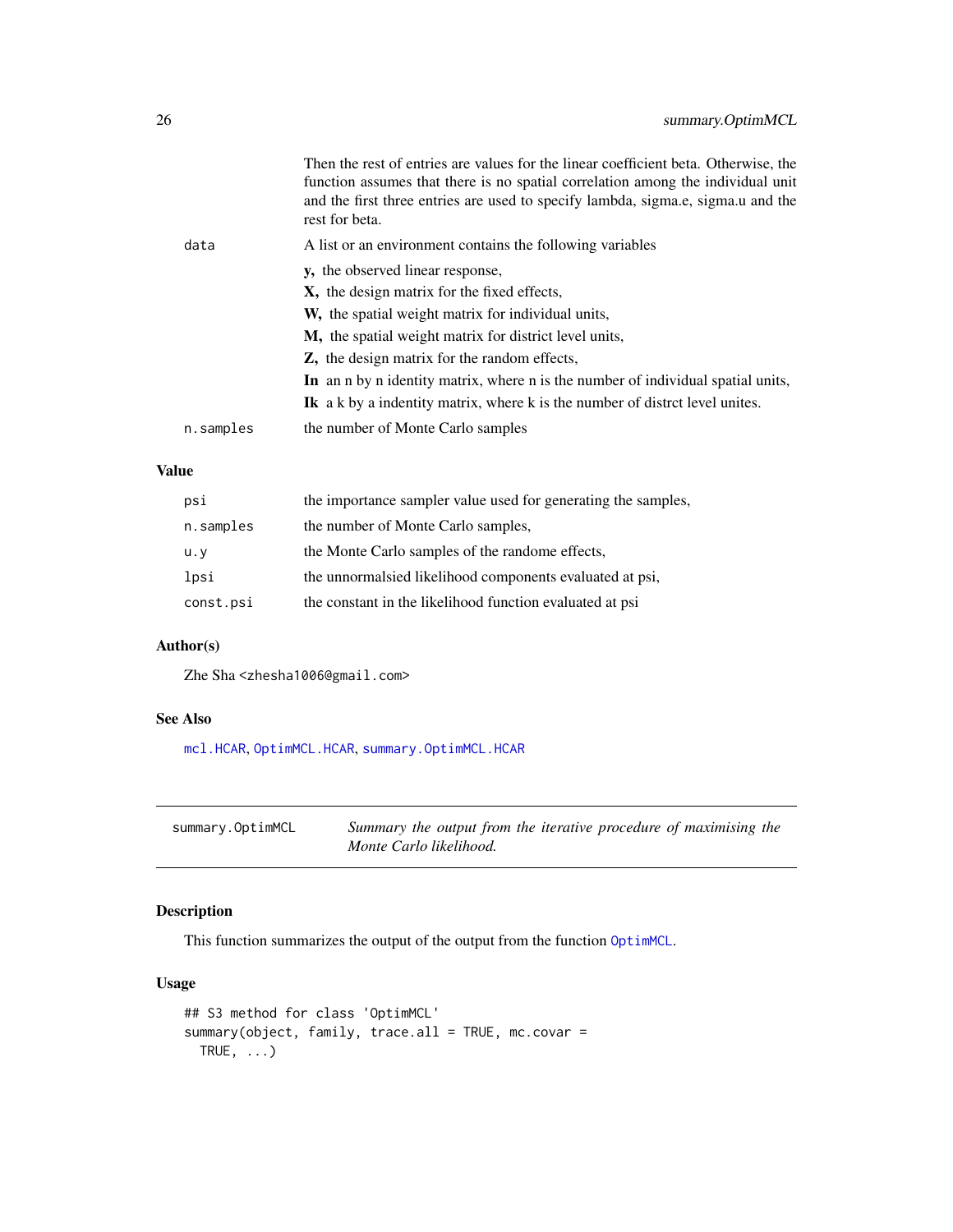#### <span id="page-26-0"></span>Arguments

| object    | an OptimMCL object returned by OptimMCL.                                                                       |
|-----------|----------------------------------------------------------------------------------------------------------------|
| family    | a character takes value in "guass", "binom" and "poisson".                                                     |
| trace.all | an logic value tells whether the input object given by OptimMCL contains results<br>from all iterations of not |
| mc.covar  | if TRUE, the estimated covariance matrix of the MC-MLE is returned                                             |
| $\cdots$  | arguments passed to or from other methods.                                                                     |

#### Value

A list containing the following objects:

MC.mle, the final MC-MLE N.iter, the total number of iterations total.time, the total time elapsed convergence, if TRUE the procedure converges hessian, the Hessian at the MC-MLE if given; the default is NULL mc.covar the estimated covariance matrix of the MC-MLE if given; the default is NULL mc.samples the Monte Carlo samples size used in the initial stage and after the first convergence.

# Author(s)

Zhe Sha <zhesha1006@gmail.com>

#### See Also

[OptimMCL](#page-13-1)

#### Examples

## See examples for OptimMCL

<span id="page-26-1"></span>summary.OptimMCL.HCAR *Summary the output from the iterative procedure of maximising the Monte Carlo likelihood.*

### Description

The summary function summarizes the output of the output from the function [OptimMCL.HCAR](#page-16-1) and the ranef.HCAR calculate the empirical Bayesian estimates of the random effects given the Monte Carlo maximum likelihood estimates.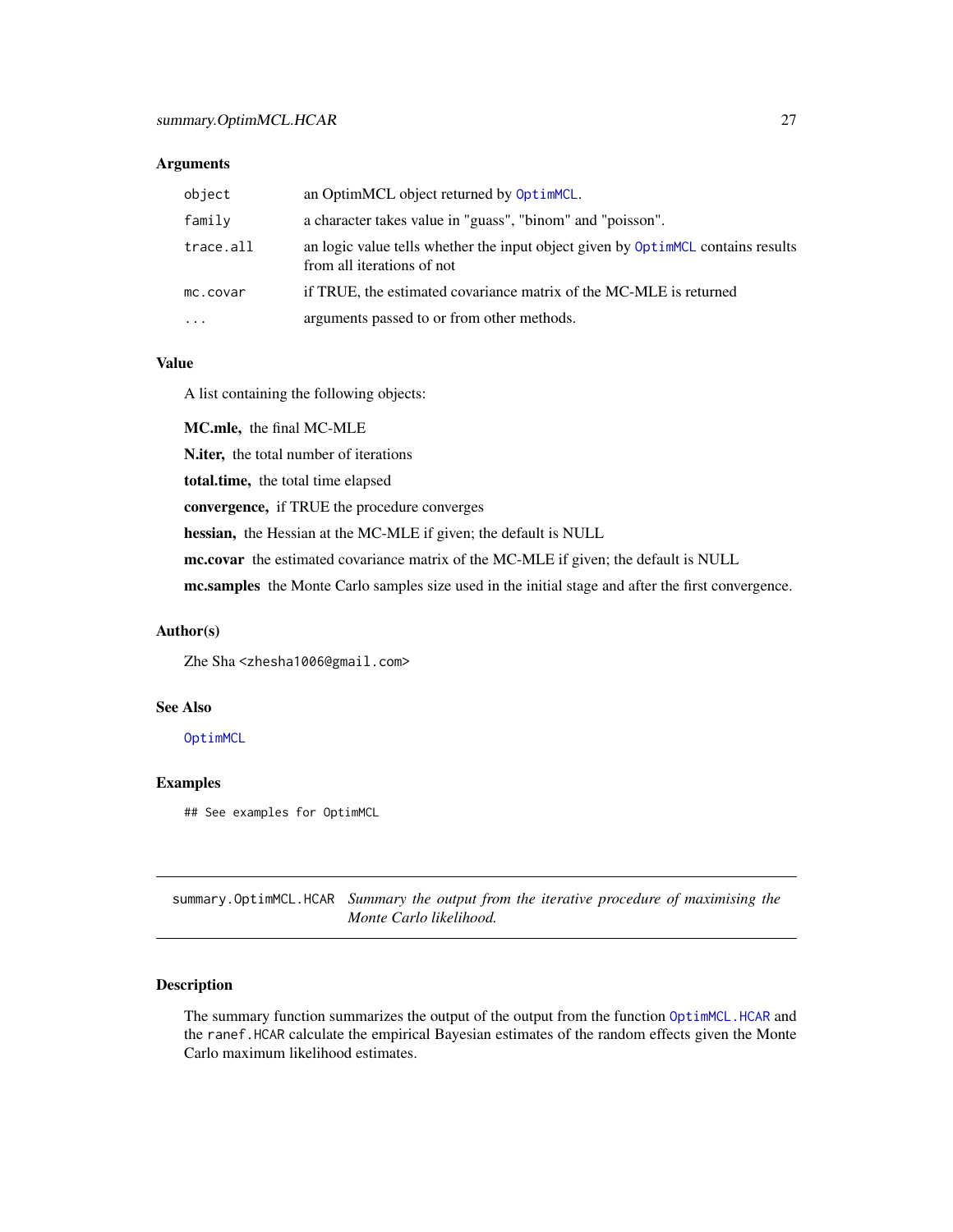### <span id="page-27-0"></span>Usage

```
## S3 method for class 'OptimMCL.HCAR'
summary(object, trace.al = TRUE, mc.covar =TRUE, \ldots)
```
ranef.HCAR(pars, data)

# Arguments

| object    | an OptimMCL object returned by OptimMCL.HCAR.                                                                                                                                |
|-----------|------------------------------------------------------------------------------------------------------------------------------------------------------------------------------|
| trace.all | an logic value tells whether the input object given by OptimMCL. HCAR contains<br>results from all iterations of not                                                         |
| mc.covar  | if TRUE, the estimated covariance matrix of the MC-MLE is returned                                                                                                           |
| $\cdots$  | arguments passed to or from other methods.                                                                                                                                   |
| pars      | the paramter values for calculating the empirical Bayesian estimates of the ran-<br>dom effects; a list or enivironment of data for example same as described in<br>sim.HCAR |
| data      | A list or an environment contains the variables same as described in sim. HCAR.                                                                                              |

#### Value

The summary function returns a list containing the following objects:

MC.mle, the final MC-MLE

N.iter, the total number of iterations

total.time, the total time elapsed

convergence, if TRUE the procedure converges

hessian, the Hessian at the MC-MLE if given; the default is NULL

mc.covar the estimated covariance matrix of the MC-MLE if given; the default is NULL

mc.samples the Monte Carlo samples size used in the initial stage and after the first convergence.

The ranef.HCAR function return a dataframe object containing the estimated random effects and their corresponding standard deviations.

# Author(s)

Zhe Sha <zhesha1006@gmail.com>

# See Also

[mcl.HCAR](#page-12-1), [sim.HCAR](#page-24-1), [OptimMCL.HCAR](#page-16-1)

#### Examples

## See examples for OptimMCL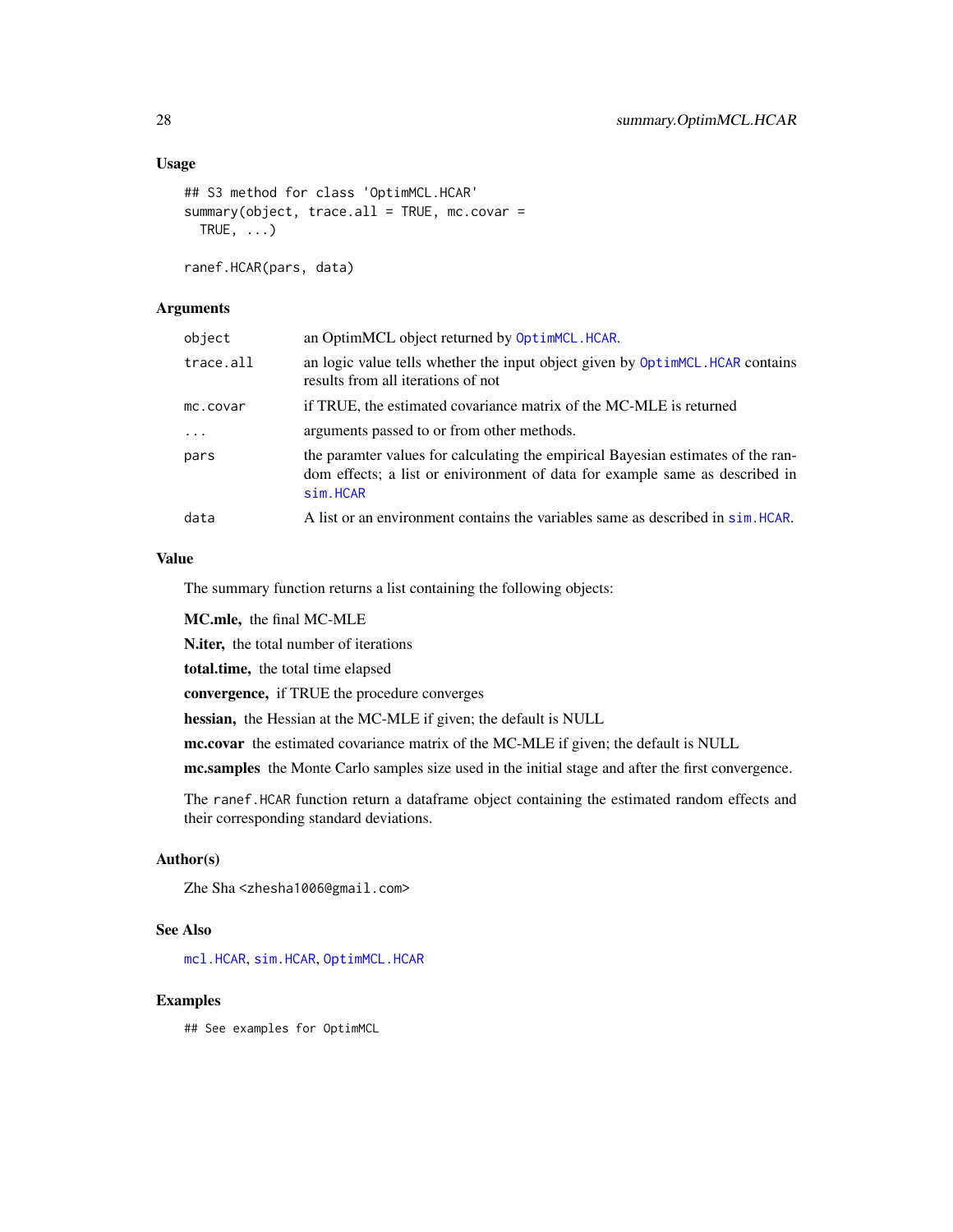<span id="page-28-1"></span><span id="page-28-0"></span>summary.rsmMCL *Summary the output from the response surface method of maximising the Monte Carlo likelihood*

#### Description

This function summarizes the output of the output from the function [rsmMCL](#page-20-1).

# Usage

```
## S3 method for class 'rsmMCL'
summary(object, family, trace.all = TRUE, mc.covar =
TRUE, \ldots)
```
# Arguments

| object    | an rsmMCL object returned by rsmMCL.                                                                         |
|-----------|--------------------------------------------------------------------------------------------------------------|
| family    | a character takes value in "gauss", "binom" and "poisson".                                                   |
| trace.all | an logic value tells whether the input object given by rsmMCL contains results<br>from all iterations of not |
| mc.covar  | if TRUE, the estimated covariance matrix of the MC-MLE is returned                                           |
| $\cdots$  | arguments passed to or from other methods.                                                                   |

# Value

A list containing the following objects:

MC.mle, the final MC-MLE

N.iter, the total number of iterations

total.time, the total time elapsed

convergence, if TRUE the procedure converges

hessian, the Hessian at the MC-MLE if given; the default is NULL

mc.covar the estimated covariance matrix of the MC-MLE if given; the default is NULL

mc.samples the Monte Carlo samples size used in the initial stage and after the first convergence.

# Author(s)

Zhe Sha <zhesha1006@gmail.com>

#### See Also

[rsmMCL](#page-20-1)

#### Examples

## See examples for rsmMCL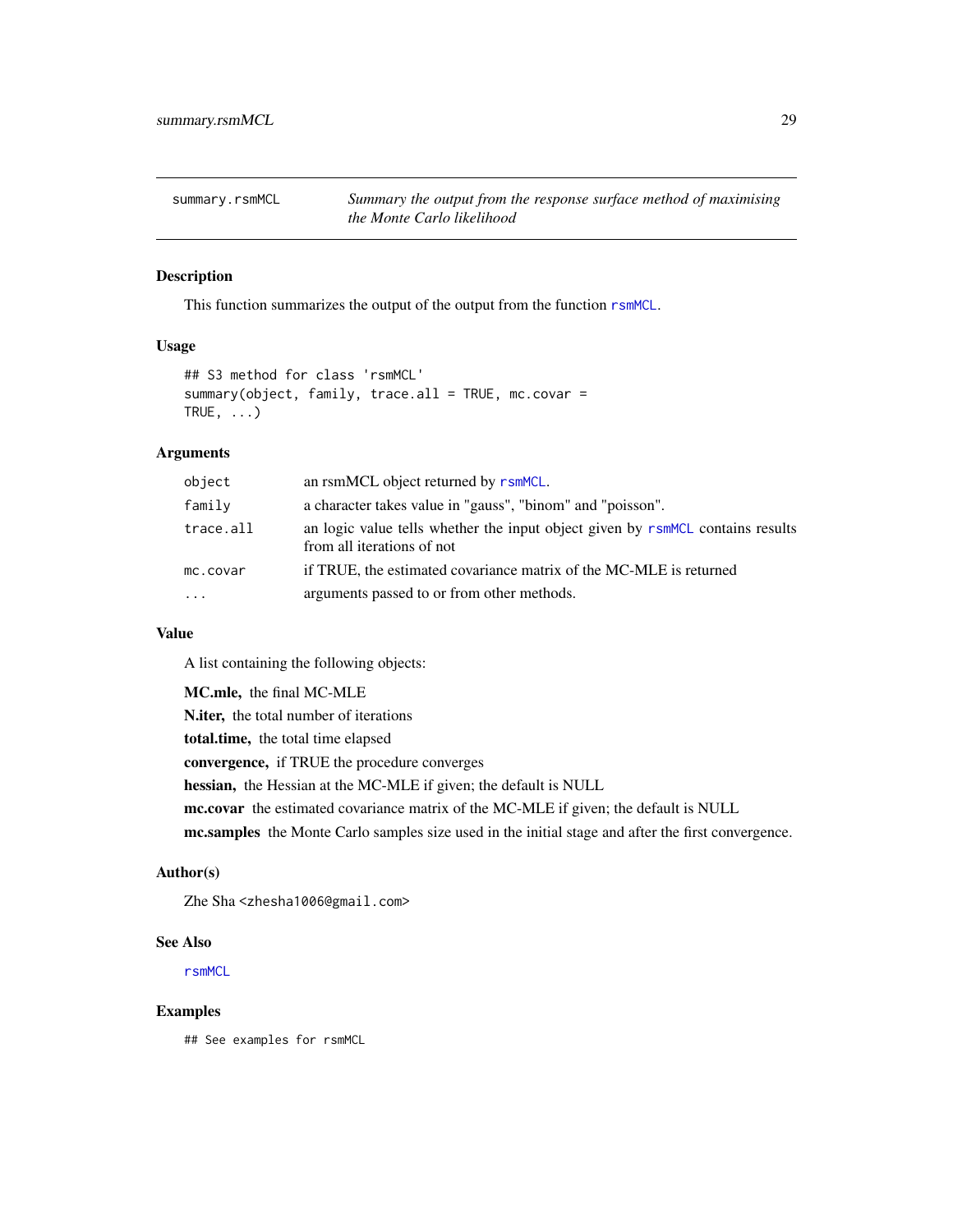# <span id="page-29-0"></span>Index

∗Topic CAR, HCAR mcl.HCAR, [13](#page-12-0) OptimMCL.HCAR, [17](#page-16-0) sim.HCAR, [25](#page-24-0) ∗Topic CAR CAR.simLM, [4](#page-3-0) loglik.dCAR, [6](#page-5-0) mcl.dCAR, [8](#page-7-0) mcl.glm, [10](#page-9-0) OptimMCL, [14](#page-13-0) plot.rsmMCL, [18](#page-17-0) rsmMCL, [21](#page-20-0) summary.OptimMCL, [26](#page-25-0) summary.rsmMCL, [29](#page-28-0) ∗Topic HCAR summary.OptimMCL.HCAR, [27](#page-26-0) ∗Topic MCMC postZ, [19](#page-18-0) ∗Topic Monte Carlo likelihood CAR.simLM, [4](#page-3-0) mcl.dCAR, [8](#page-7-0) mcl.glm, [10](#page-9-0) mcl.HCAR, [13](#page-12-0) OptimMCL, [14](#page-13-0) OptimMCL.HCAR, [17](#page-16-0) plot.rsmMCL, [18](#page-17-0) rsmMCL, [21](#page-20-0) sim.HCAR, [25](#page-24-0) summary.OptimMCL, [26](#page-25-0) summary.OptimMCL.HCAR, [27](#page-26-0) summary.rsmMCL, [29](#page-28-0) ∗Topic Monte Carlo variance mcl.dCAR, [8](#page-7-0) ∗Topic Response surface design plot.rsmMCL, [18](#page-17-0) rsmMCL, [21](#page-20-0) summary.rsmMCL, [29](#page-28-0) ∗Topic Spatial OptimMCL, [14](#page-13-0)

plot.rsmMCL, [18](#page-17-0) postZ, [19](#page-18-0) rsmMCL, [21](#page-20-0) summary.OptimMCL, [26](#page-25-0) summary.OptimMCL.HCAR, [27](#page-26-0) summary.rsmMCL, [29](#page-28-0) ∗Topic datasets ScotCancer, [24](#page-23-0) scotplot, [25](#page-24-0) ∗Topic glm mcl.glm, [10](#page-9-0) ∗Topic likelihood loglik.dCAR, [6](#page-5-0) ∗Topic package mclcar-package, [2](#page-1-0) Avar.lik.dCAR *(*mcl.dCAR*)*, [8](#page-7-0) CAR.simGLM, *[11,](#page-10-0) [12](#page-11-0)*, *[15](#page-14-0)*, *[19](#page-18-0)* CAR.simGLM *(*CAR.simLM*)*, [4](#page-3-0) CAR.simLM, [4,](#page-3-0) *[7](#page-6-0)* CAR.simTorus *(*CAR.simLM*)*, [4](#page-3-0) CAR.simWmat *(*CAR.simLM*)*, [4](#page-3-0) eigen, *[7](#page-6-0)* get.beta.glm, *[7](#page-6-0)* get.beta.glm *(*mcl.glm*)*, [10](#page-9-0) get.beta.lm *(*loglik.dCAR*)*, [6](#page-5-0) loglik.dCAR, *[5](#page-4-0)*, [6,](#page-5-0) *[9](#page-8-0)*, *[15](#page-14-0)* maxLik, *[3](#page-2-0)* mcl.dCAR, *[5](#page-4-0)*, *[7](#page-6-0)*, [8,](#page-7-0) *[12](#page-11-0)* mcl.glm, *[5](#page-4-0)*, *[9](#page-8-0)*, [10](#page-9-0) mcl.HCAR, [13,](#page-12-0) *[18](#page-17-0)*, *[26](#page-25-0)*, *[28](#page-27-0)* mcl.prep.dCAR, *[5](#page-4-0)*, *[16](#page-15-0)*, *[23](#page-22-0)* mcl.prep.dCAR *(*mcl.dCAR*)*, [8](#page-7-0) mcl.prep.glm, *[5](#page-4-0)*, *[16](#page-15-0)*, *[20](#page-19-0)*, *[23](#page-22-0)* mcl.prep.glm *(*mcl.glm*)*, [10](#page-9-0) mcl.profile.dCAR *(*mcl.dCAR*)*, [8](#page-7-0)